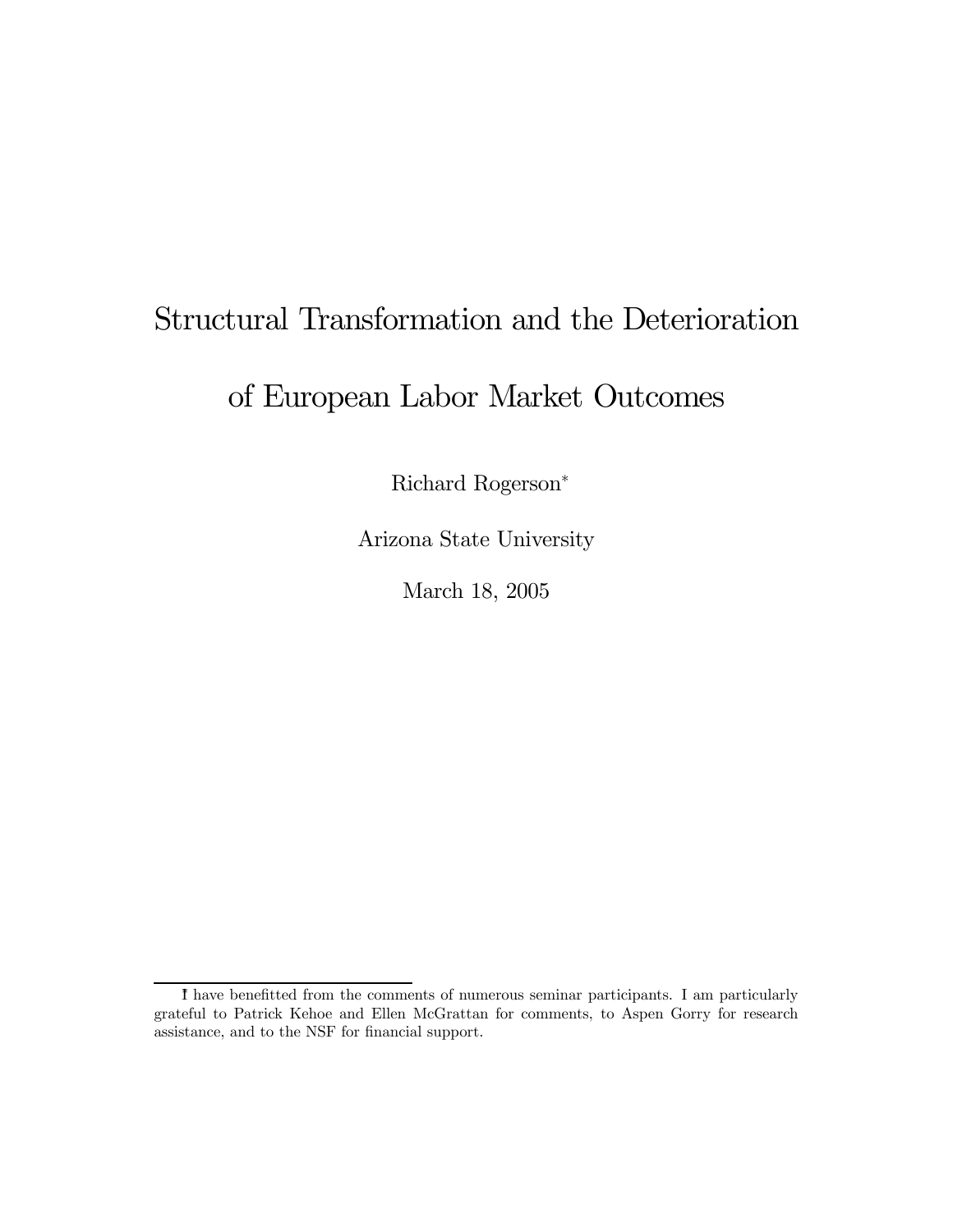## 1. Introduction

A large literature attempts to determine which factors account for the deterioration of labor market outcomes in Europe relative to the US. Even a casual reading of this literature makes two points clear. First, there is a consensus as to what needs to be explained, and second, there is no consensus as to what factor may be most important in providing an explanation. Regarding the facts to be explained, the consensus in this literature is that beginning in the early to mid 1970's most economies of continental Europe experienced a sharp increase in unemployment rates relative to the US that continued throughout the 1980's and lead overall to a sustained increase in relative unemployment of roughly six percent. Regarding explanations for this pattern there are several. Blanchard and Wolfers (2000) argue in general terms that a model with common shocks but country specific and time invariant institutions is a promising approach. Examples of this general approach include Bertola and Ichino (1996), Ljungqvist and Sargent (1998), Mortensen and Pissarides (1999a), den Haan, Haefke and Ramey (2002), and den Haan (2003). However, others have argued that changing institutions can account for a substantial amount of the deterioration. Examples include Prescott (2002, 2003) and Daveri and Tabellini (1997).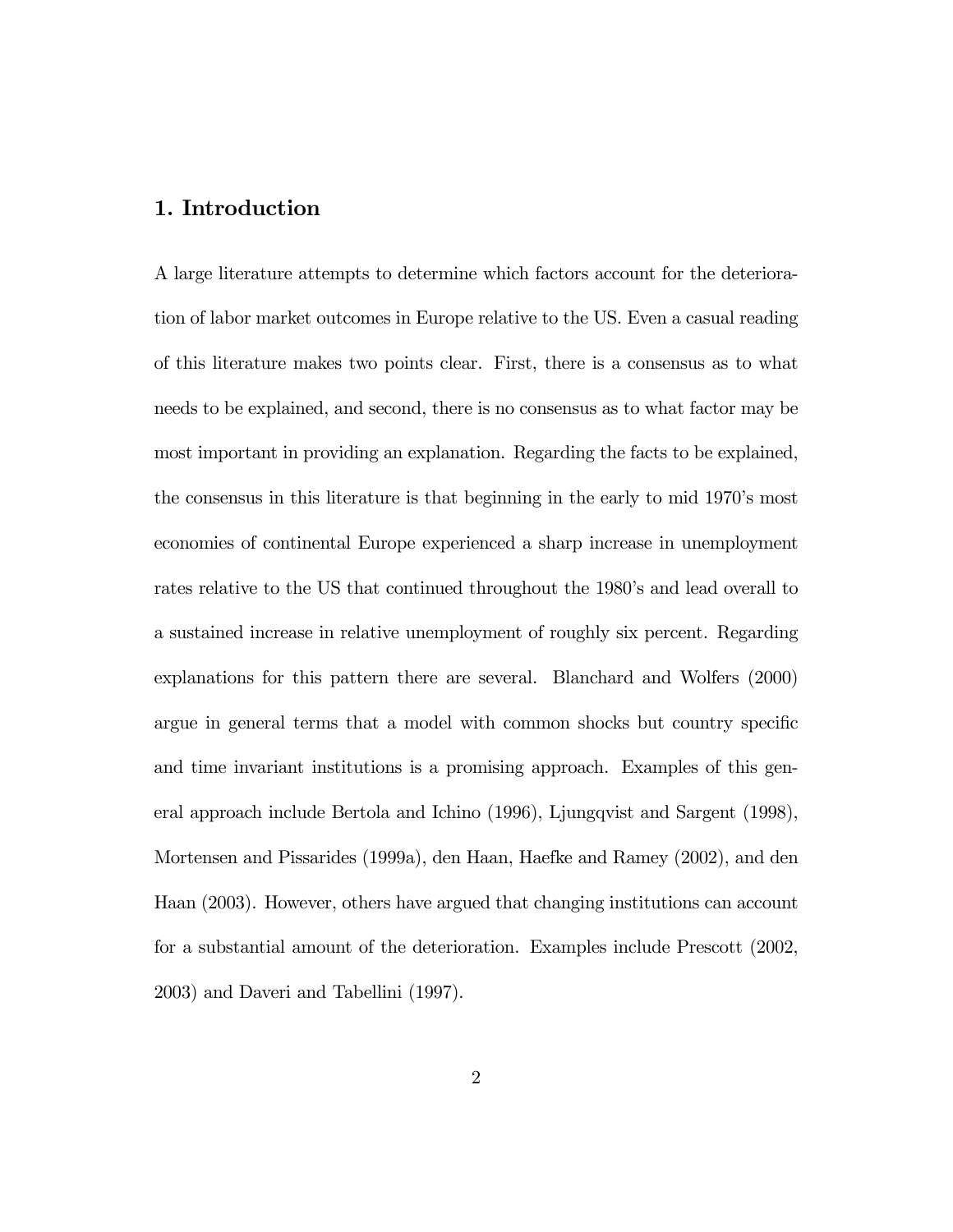This paper makes several contributions to this literature. First, it challenges the consensus view of the facts to be explained. The consensus view is based on an analysis of relative changes in unemployment rates. This paper argues that labor input is a more informative measure of labor market outcomes and therefore examines the behavior of employment to population rates and hours of work per employed person. Two key findings emerge. First, the timing of changes is very different. Whereas an analysis of unemployment rates suggests that the differences emerge in the mid 1970's, an analysis of labor input shows that the deterioration of European labor market outcomes relative to the US begins in the mid 1950's, and continues at a fairly steady rate until the mid 1990's. Second, the magnitude of the changes is much larger than suggested by an analysis of unemployment rates. The relative deterioration measured in terms of employment to population rates is almost 20%, and the deterioration in hours per worker is roughly 25%. The relative increase in unemployment rates is only on the order of 6%. This radically different view of what needs to be explained suggests that existing explanations which stress either institutional changes in the 1970's or differential responses to common shocks in the 1970's are likely to be insufficient.

The second contribution of the paper is to argue that the key to understanding the relative deterioration of European labor market outcomes relative to the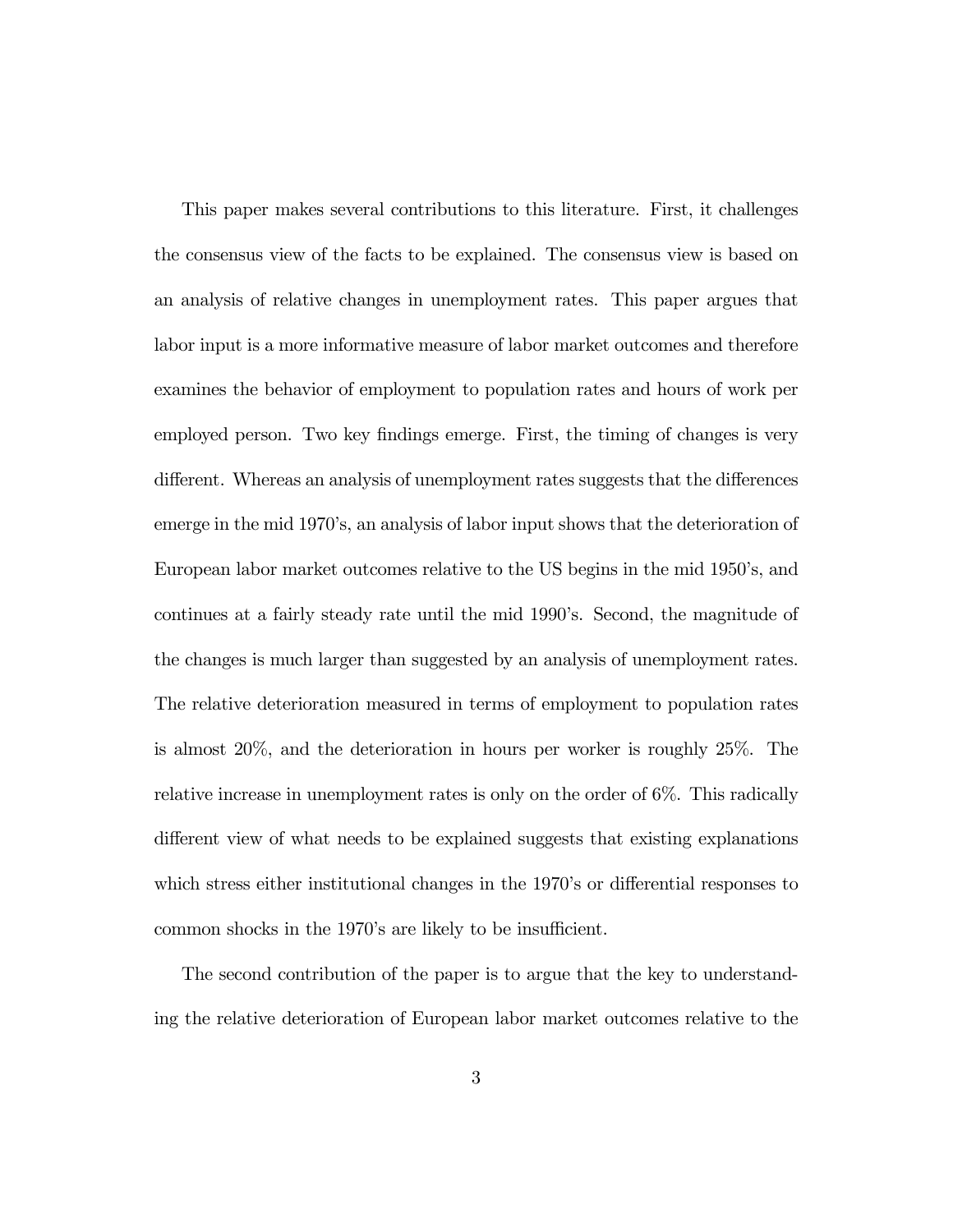US lies in understanding why European economies have failed to develop a market service sector similar to that in the US. In particular, I argue that one must view labor market allocations in the US and Europe from the perspective of the structural transformation of economic activity that accompanies the process of development. Kuznets argued that this structural transformation was one of the six main features of the process of development. This reflects the observation that as economies become richer, activity moves first from agricultural to manufacturing and then later to services. In the mid 1950's Europe lags the US in terms of development, but closes much of the gap during the subsequent 45 years. Accordingly, it is not surprising that in the mid 1950's Europe has a much higher employment rate for agriculture and industry, and much lower employment rate for services, relative to the US. By 2000, however, Europe has largely converged to the US levels for employment rates in agriculture and industry, but has not converged at all in services.

Third, I develop a simple model of structural transformation and within the context of this model provide an account of Europe's labor input performance relative to the US which is based entirely on different evolutions of aggregate tax rates and sectoral productivities. The results indicate that in 1956 it is productivity factors which dominate the differences in labor market outcomes, while in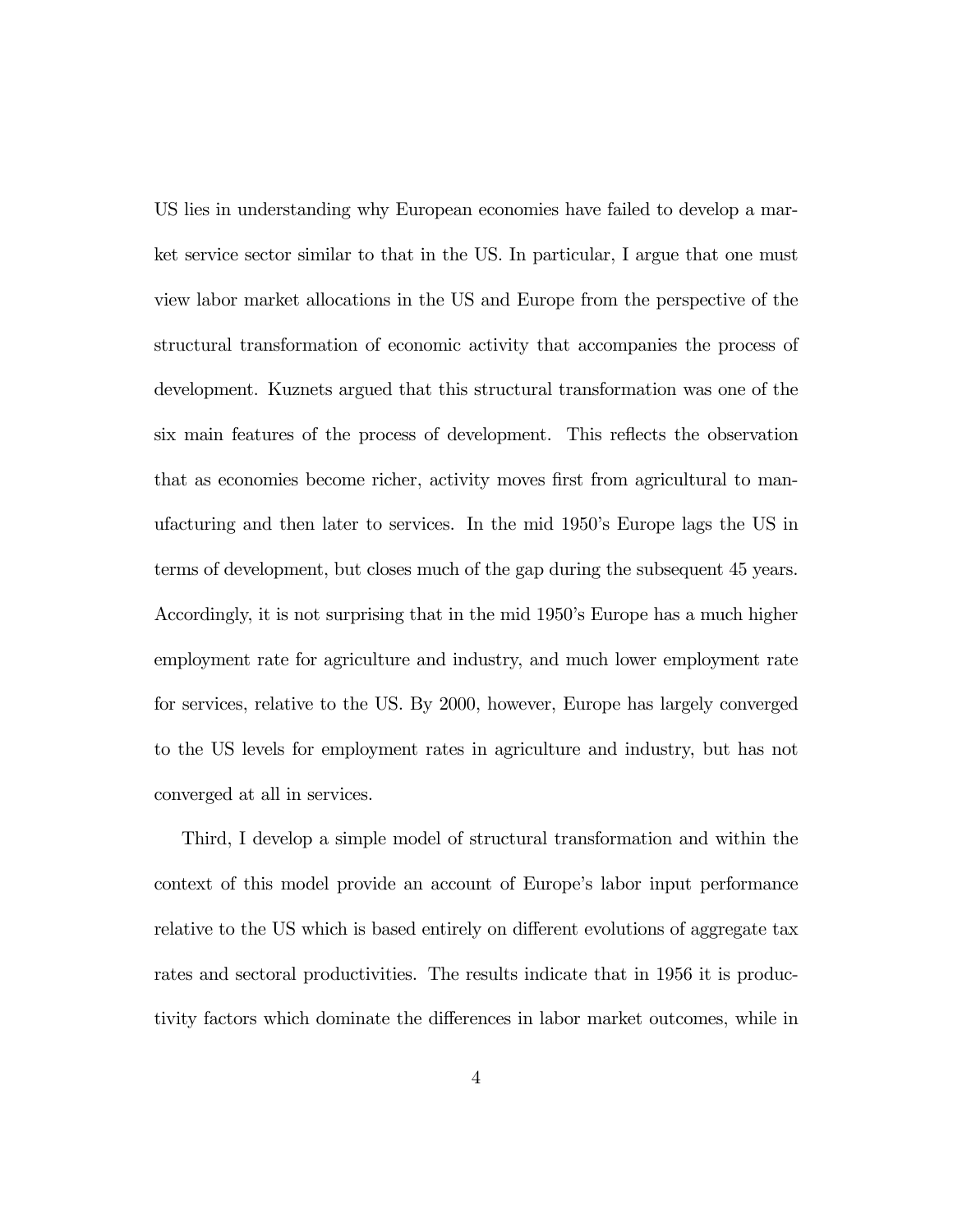2000 it is differences in tax rates. Almost 95% of the differences in hours of market work in 2000 are accounted for by differences in tax rates. But the model also accounts for the fact that in 1956 labor input is almost ten percent higher in Europe despite the fact that tax rates are somewhat higher. A key feature of the model is that individuals are able to produce substitutes for many market services using a home production technology. As a result, the increasing tax rates in Europe over the last 45 years have increasingly discouraged the production of services in the market. This outcome is similar to the marketization of production view stressed by Freeman and Shettkat (2002) and supported by time use studies in Germany and the US. While the outcome is similar to that in Messina (2003), the economic mechanism is different. He stresses entry barriers in the service sector rather than tax rates.

An outline of the paper follows. Section 2 contrasts two views of the relative deterioration of European labor market outcomes. Section 3 argues that the structural transformation is a good candidate as a driving force and that the deterioration is characterized as a failure of Europe to develop a market service sector similar to that in the US. Section 4 presents a model of structural transformation, calibrates it to the US experience, and uses it to assess what returns to work across activities in Europe must have been in order to reconcile the different evolutions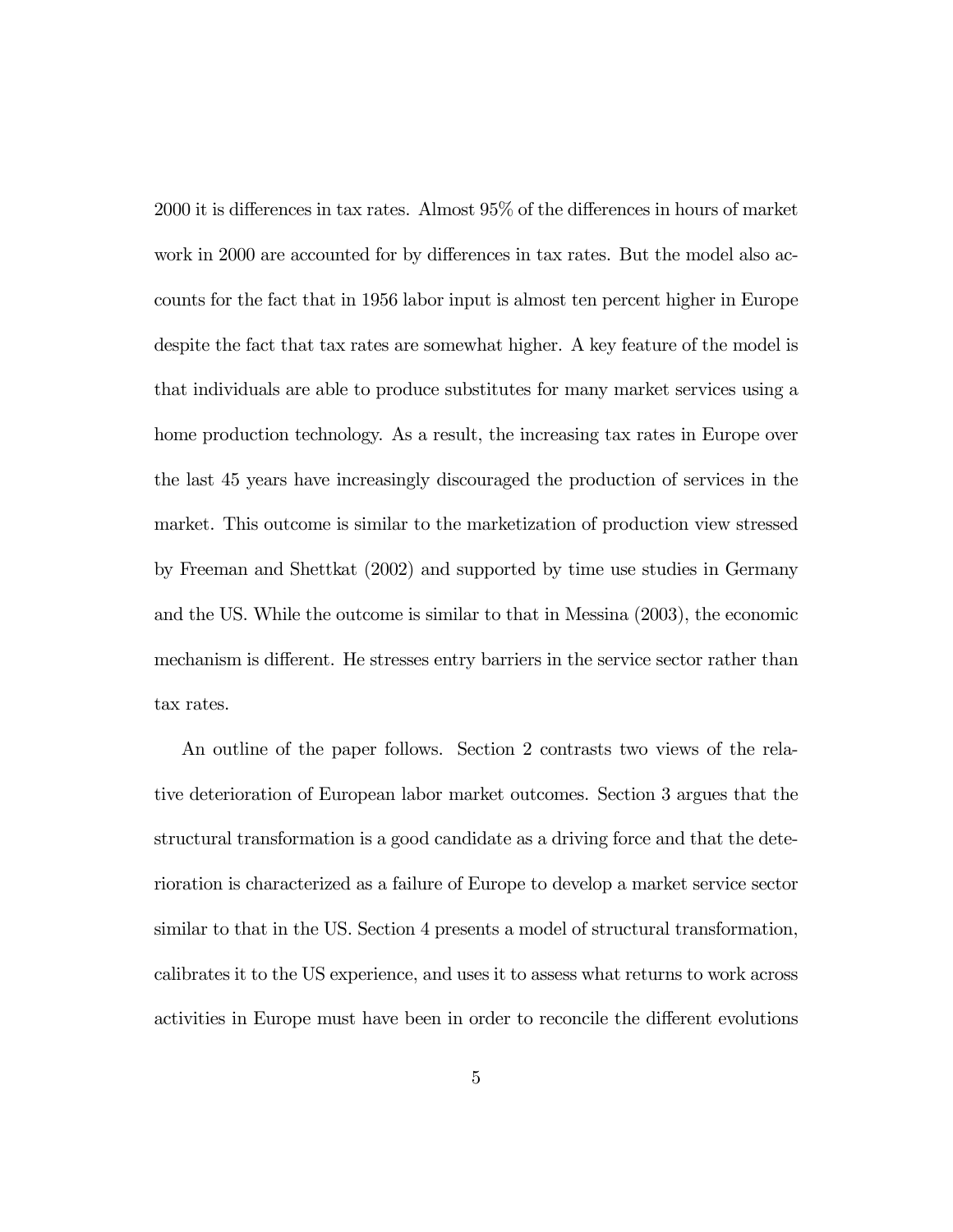in the context of the model. Section 5 concludes.

## 2. The European Employment Problem

While there is a large literature contrasting the evolution of aggregate labor market outcomes between the US and continental Europe, the bulk of this literature uses the aggregate unemployment rate as its reference measure for aggregate labor market outcomes. The purpose of this section is to demonstrate that one obtains a very different perspective on the aggregate labor market outcome differences if one instead focuses on the amount of work being performed.

For the main results presented here I contrast average outcomes in France, Germany and Italy with those in the US, and will refer to the average of France, Germany and Italy as corresponding to Europe. Similar results emerge with a larger set of countries from the continent chosen to represent Europe, but I focus on these three as my benchmark case since they are the three largest economies in continental Europe and hence are of particular interest.

### 2.1. Data

All of the data used here is obtained from the OECD Employment Database. OECD data for the countries considered is available going back to 1956, so the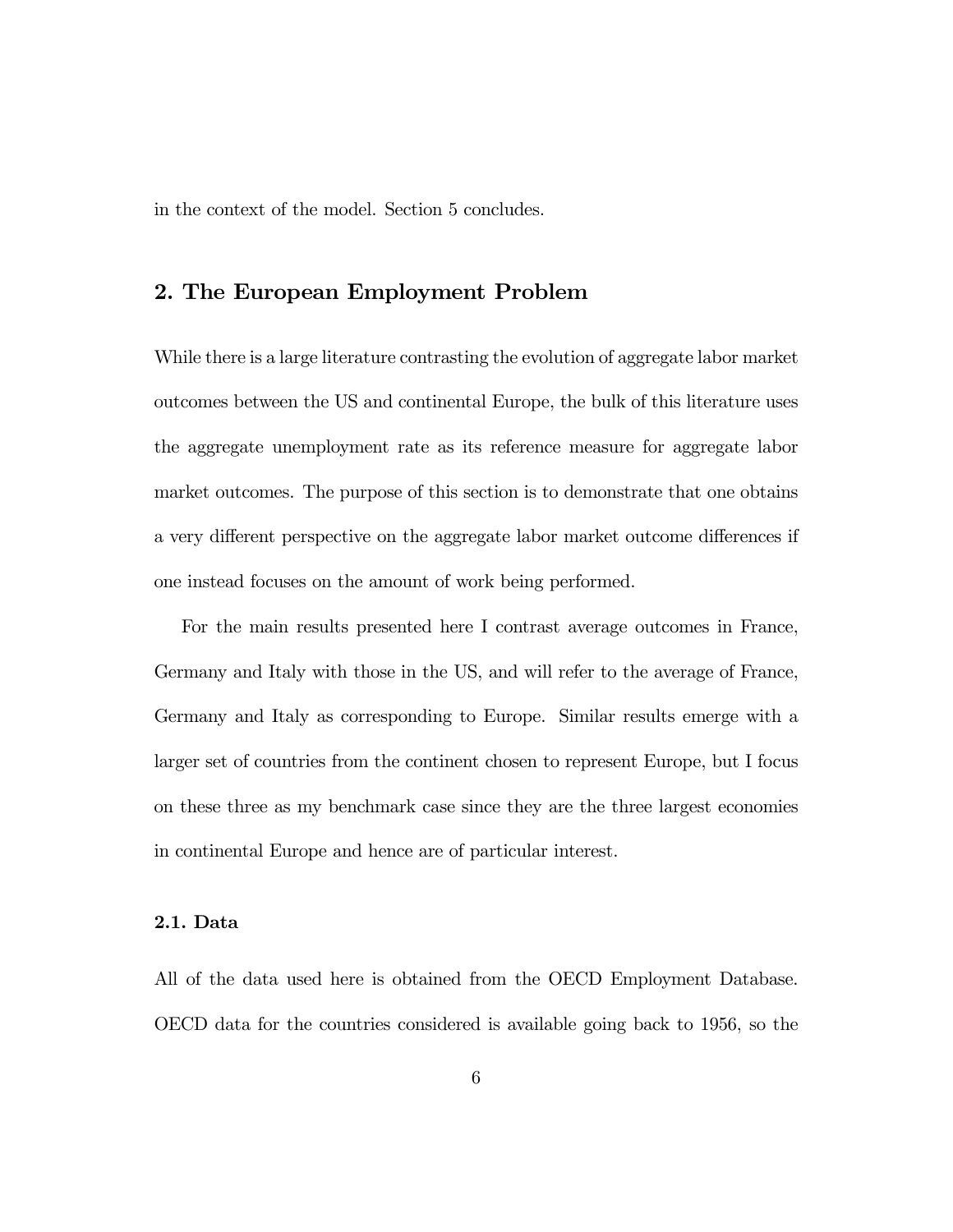period considered is 1956-2000. For each country I consider two series. The first is the series for the unemployment rate. The second is the series for total employment divided by the population 15-64. A few comments are in order regarding this second choice. The objective of the second measure is to capture differences in labor input across countries. Ideally, one would use aggregate hours of work as the measure of aggregate labor input, but unfortunately these measures are not available sufficiently far back in time. Because of this I use aggregate employment as my measure. I will show later that based on the limited data available, the results that I find based on employment carry over as well to the case of total hours of work. To make comparisons across time and countries, one needs to normalize aggregate employment by some measure of population. I choose the size of the population aged 15-64 as the normalizing factor, and will refer to aggregate employment divided by the size of the population aged 15-64 as the working age population. One point to note is that due to data limitations, the aggregate employment measure includes workers above the age of 65.

#### 2.2. Comparing the US and Europe

In this subsection we contrast the relative evolutions of aggregate labor market outcomes between the US and Europe based on the two different measures.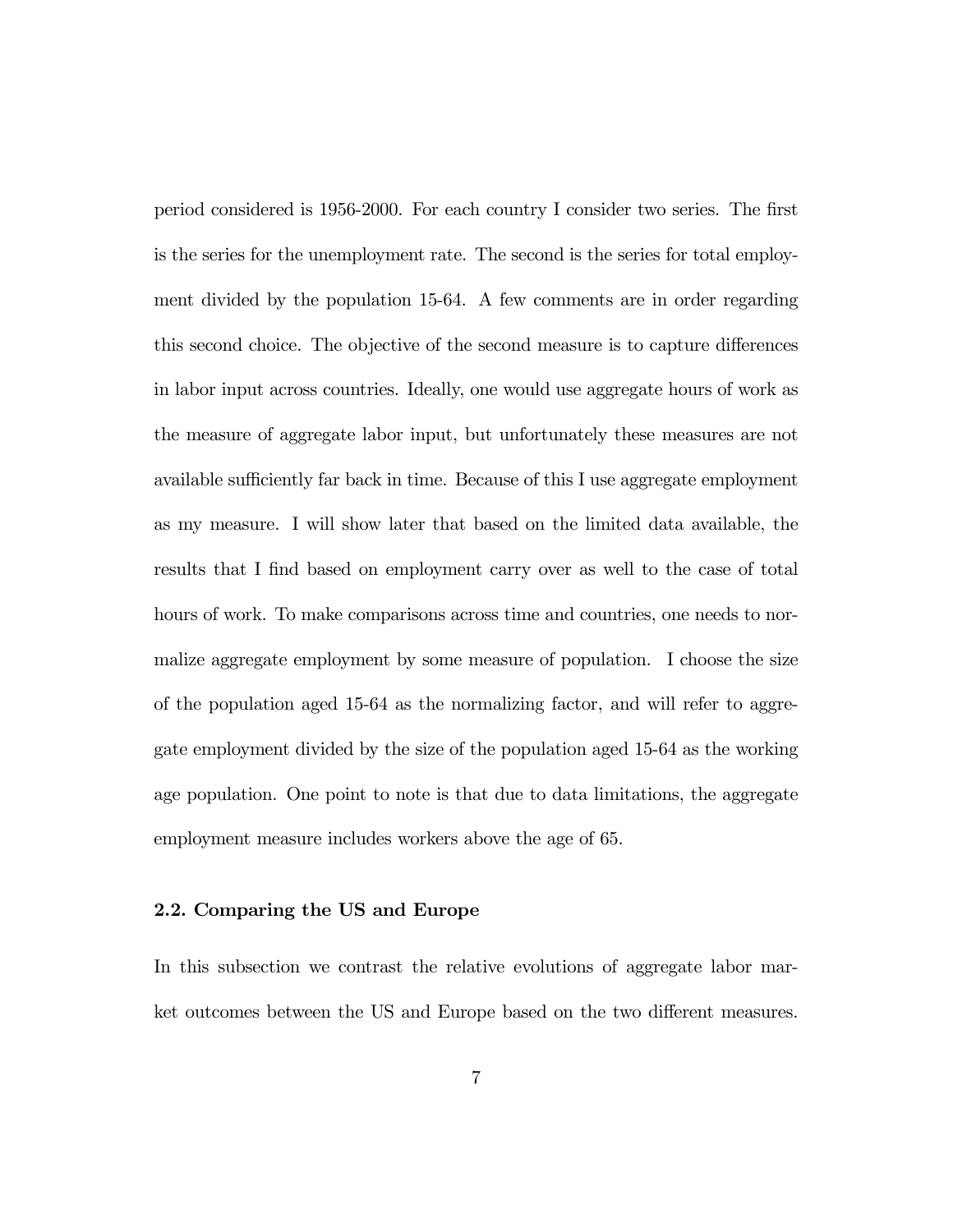Though we should not attach any welfare implications to these measures, we will refer to these as two measures of the deterioration of European labor market outcomes relative to the US. Specifically, based on the unemployment rate measure we will say that European labor market outcomes deteriorate by 1% relative to the US if the unemployment rate in Europe increases by 1% relative to the US level. Analogously, based on the employment rate measure we will say that labor market outcomes in Europe deteriorate by 1% relative to the US if the employment rate in Europe decreases by one percentage point relative to the level in the US.

Figure 2.1 displays the findings. In each case the heavy line represents the trend component based on using the Hodrick Prescott filter, while the dotted line shows the actual values.<sup>1</sup> In both cases the 1956 trend value is normalized to 0, so that each figure is measuring deterioration relative to 1956.

The two measures present very different pictures of the deterioration of European labor market outcomes relative to the US. Consistent with the consensus view described in the introduction, the measure based on unemployment rates shows a concentrated deterioration that begins in the mid to late 1970's, and an overall deterioration of roughly 6%. In contrast, the measure based on employ-

<sup>1</sup>Since the data are annual a smoothing parameter of 100 was used.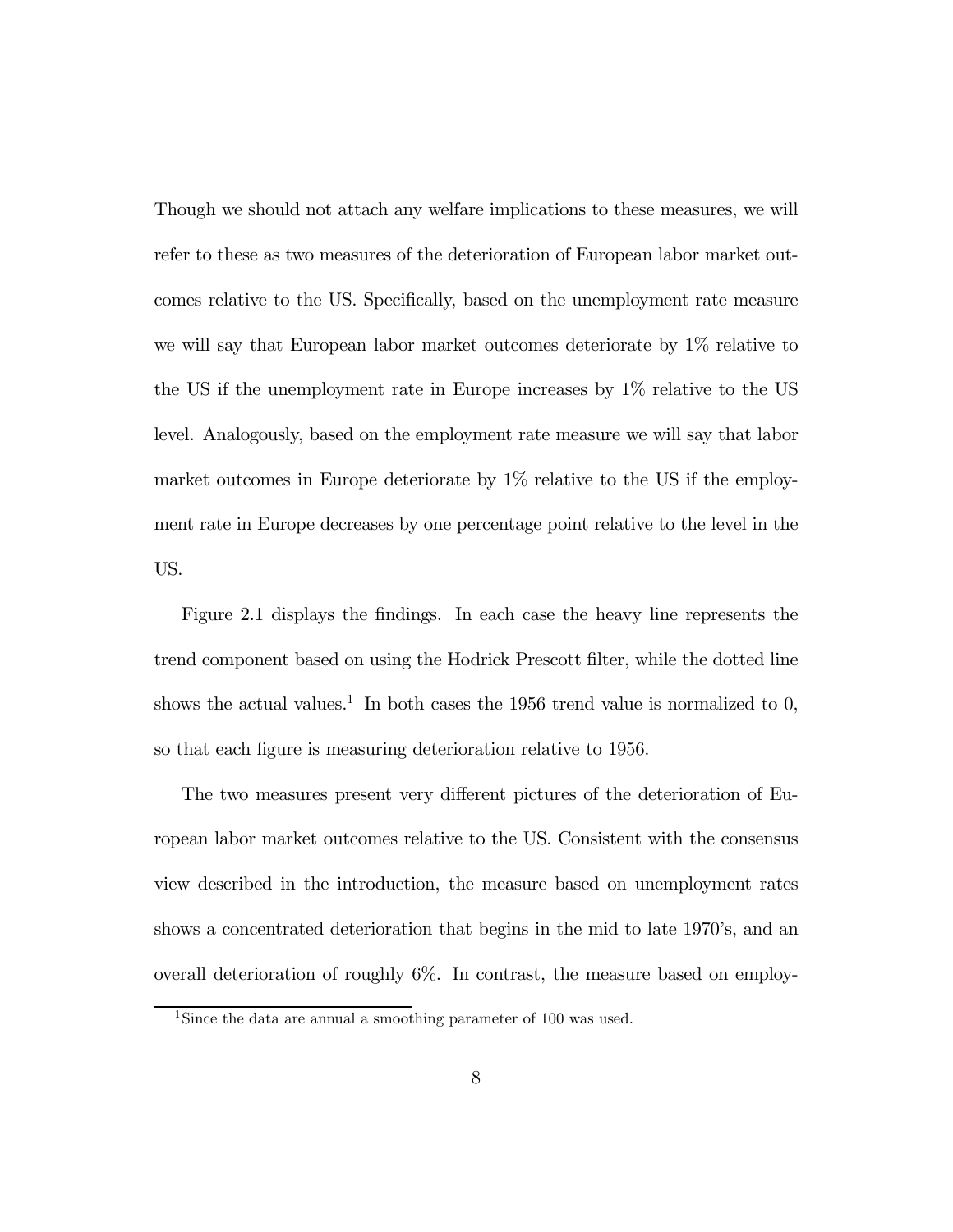

Figure 2.1: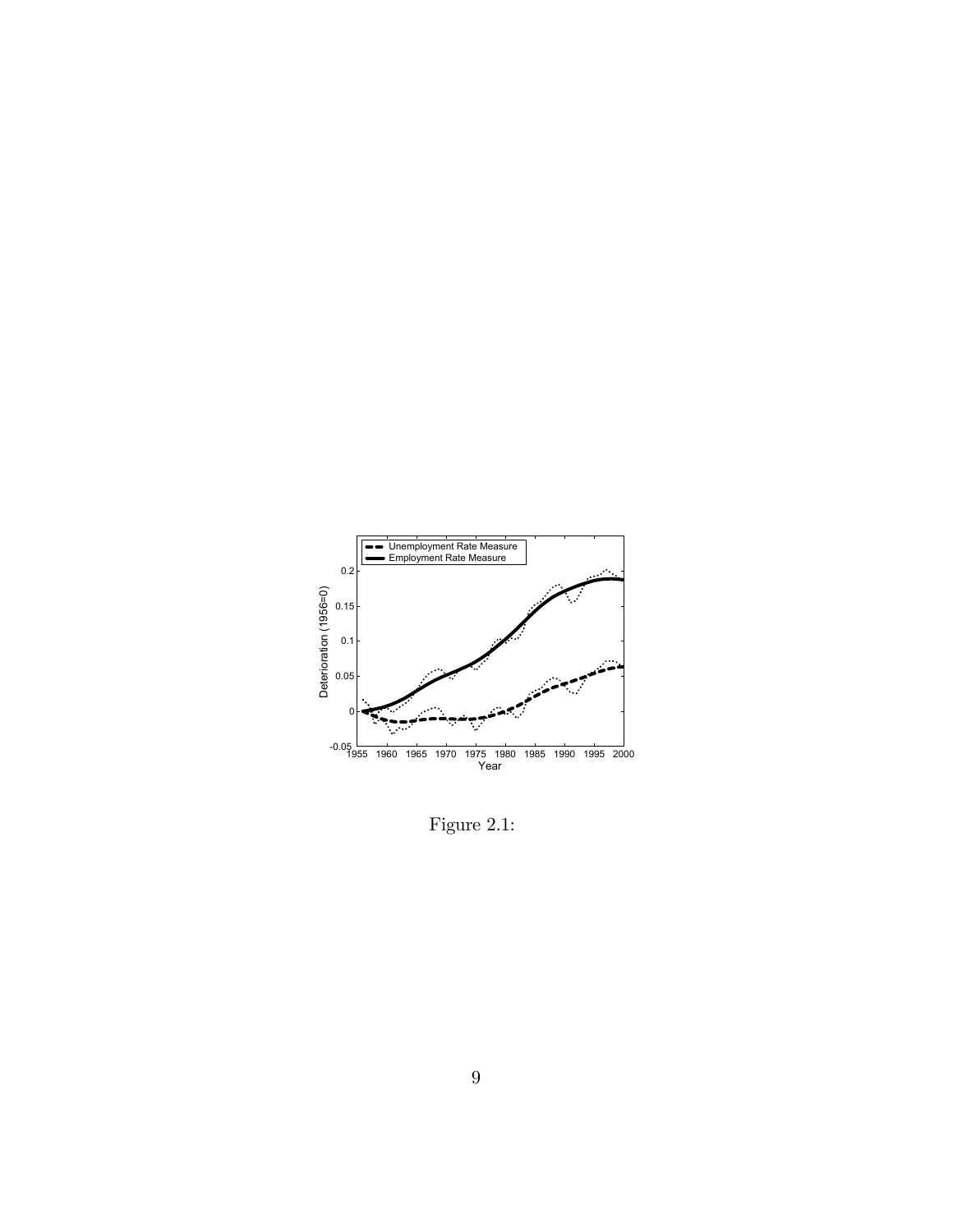ment rates shows a steady deterioration that begins in the mid 1950's and an overall deterioration of roughly 18%.

The key point is that when one looks at labor input one rather than unemployment, one is lead to a radically different description of what needs to be accounted for.2 The timing of changes, the concentration of the changes and the magnitude of the changes are all very different when deterioration is measured in terms of employment rates rather than in terms of unemployment rates. The difference in these views is potentially very significant. Much of the existing literature is based on the picture corresponding to the unemployment rate measure and has lead many researchers to look for shocks that occurred during the mid to late 1970's as the potential driving force behind the changes. However, based on the picture corresponding to employment rates, the driving forces must be present going back to the mid 1950's.

Before moving on we consider two adjustments to the above figure. First, note that the units of the two measures are not strictly comparable—if we reduce the unemployment rate by one percentage point by moving all of the associated workers into employment, the employment rate will actually increase by less than

<sup>2</sup> I note that Mortensen and Pissarides (1999b) note that differences in employment rates are mostly captured by differences in participation rates rather than unemployment rates, but do not study the time series evolution of the series.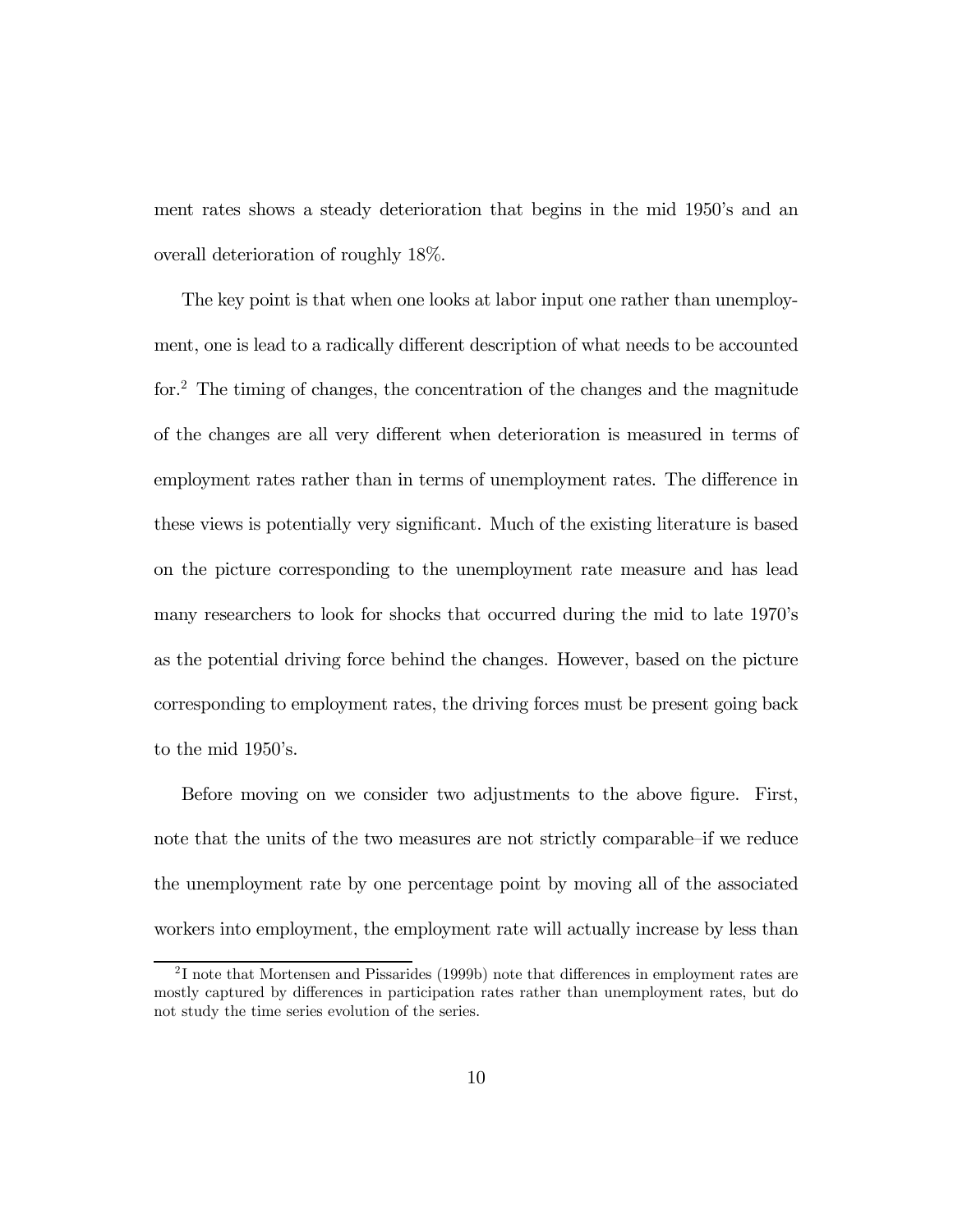

Figure 2.2:

one percent, because the base for this measure is the size of the population aged 15- 64, which is larger than the size of the labor force. To correct for this discrepancy the next figure shows the two measures when we use the ratio of the number unemployed to the size of the population aged 15-64.

Note that the discrepancy between the two measures becomes even larger in the post 1975 period.

Second, to emphasize the fact that the deterioration measured using employment rates is much larger than the deterioration measured using unemployment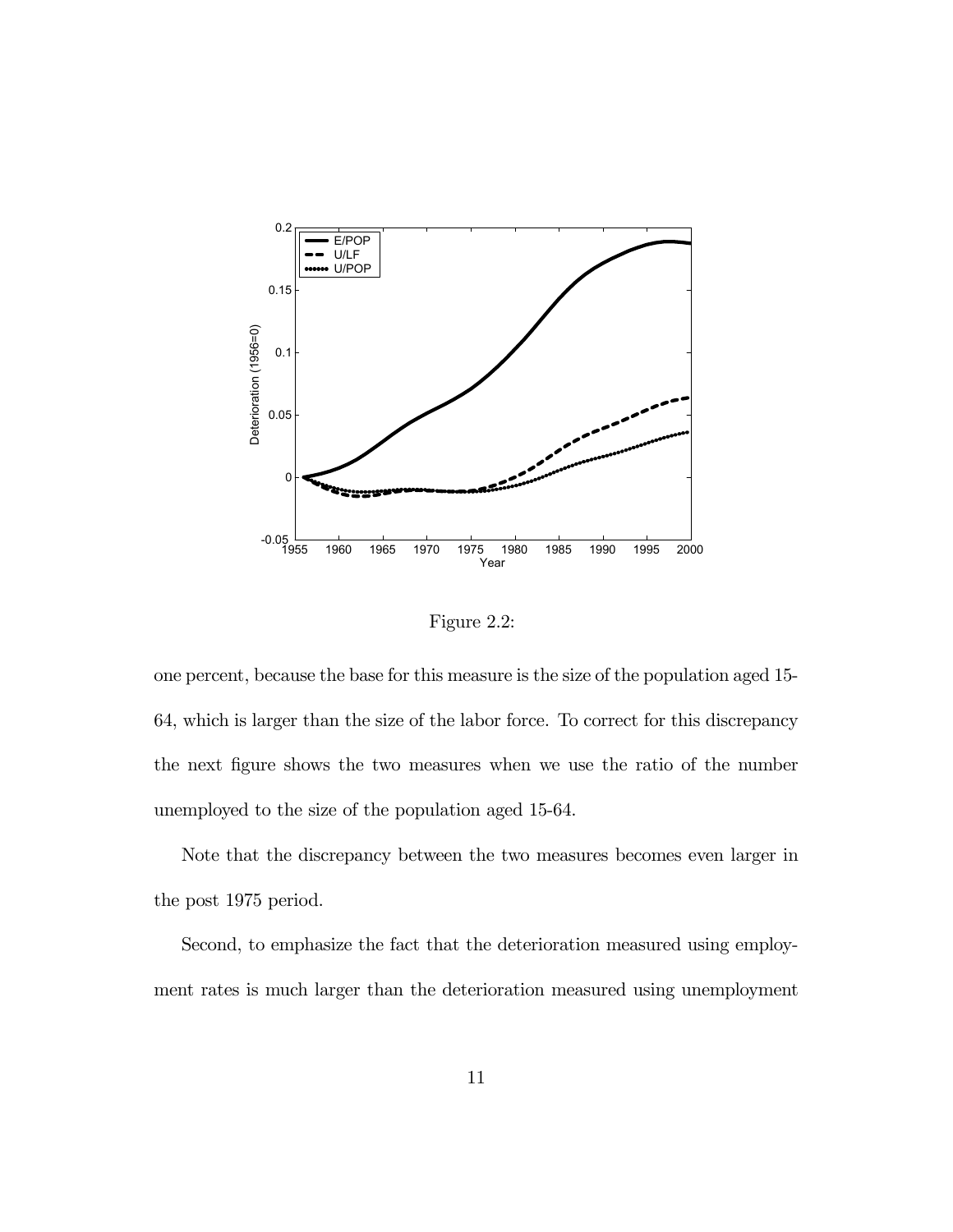

Figure 2.3:

rates, the next figure shows how the employment rate deterioration figure would have looked under the counterfactual that the European unemployment to population ratio had evolved exactly as in the US, and all of the "excess" unemployed were assumed to have been employed.

The result is shown by the dotted line in this figure and is quite striking. Even if the European unemployment to population ratio had behaved exactly as in the US, we still see a steady deterioration that begins in the mid 1950's and continues through the mid 1990's, with the total deterioration of roughly 15%.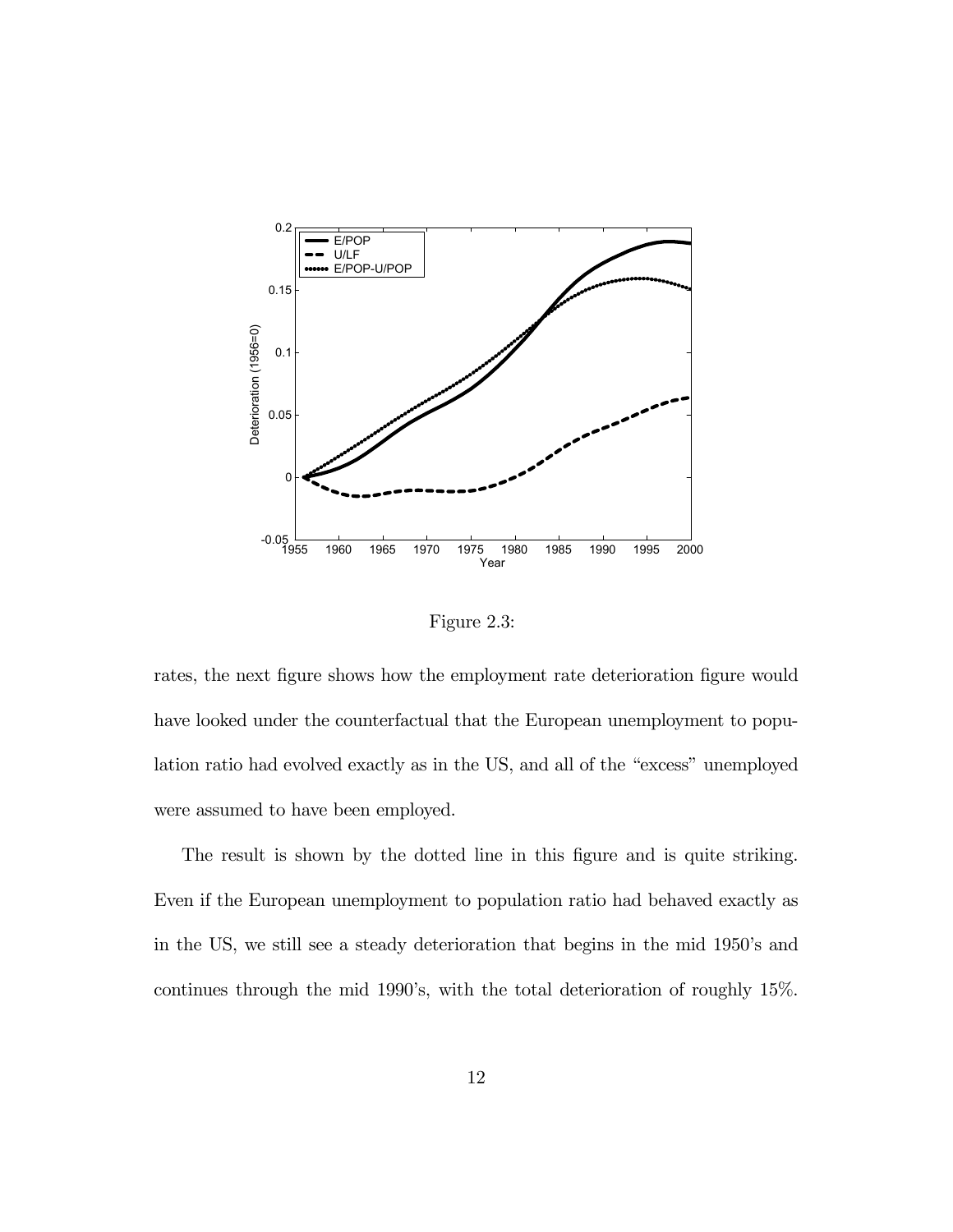This change is roughly two and one-times the magnitude of the deterioration based on unemployment rates.

Lastly, we have been using the employment rate as a measure of labor input. Ideally, hours of work per person aged 15-64 would seem to be a preferable measure. This measure is not available going back to 1956 for each of these countries, but a series for annual hours worked per person in employment is available from the Groningen Growth and Development Centre and the Conference Board, Total Economy Database, January 2005, http://www.ggdc.net. The next figure uses these data to plot the deterioration in annual hours worked per empoyed worker in France, Germany and Italy relative to the US. Specifically, this graph plots the ratio of the trend component in the US to average of that for the other three countries, normalized to equal zero in 1956.

The figure shows that this value also begins to deteriorate in 1956 and continues at a fairly steady rate throughout the period. Note that the magnitude of the deterioration is very substantial, on the order of 25%. Note that if we are measuring deterioration in labor input per individual aged 15-64 that the deterioration in this measure should be added to the deterioration in the employment rate. This further emphasizes the point that the deterioration measure based on unemployment rates captures a small fraction of the changes in time allocations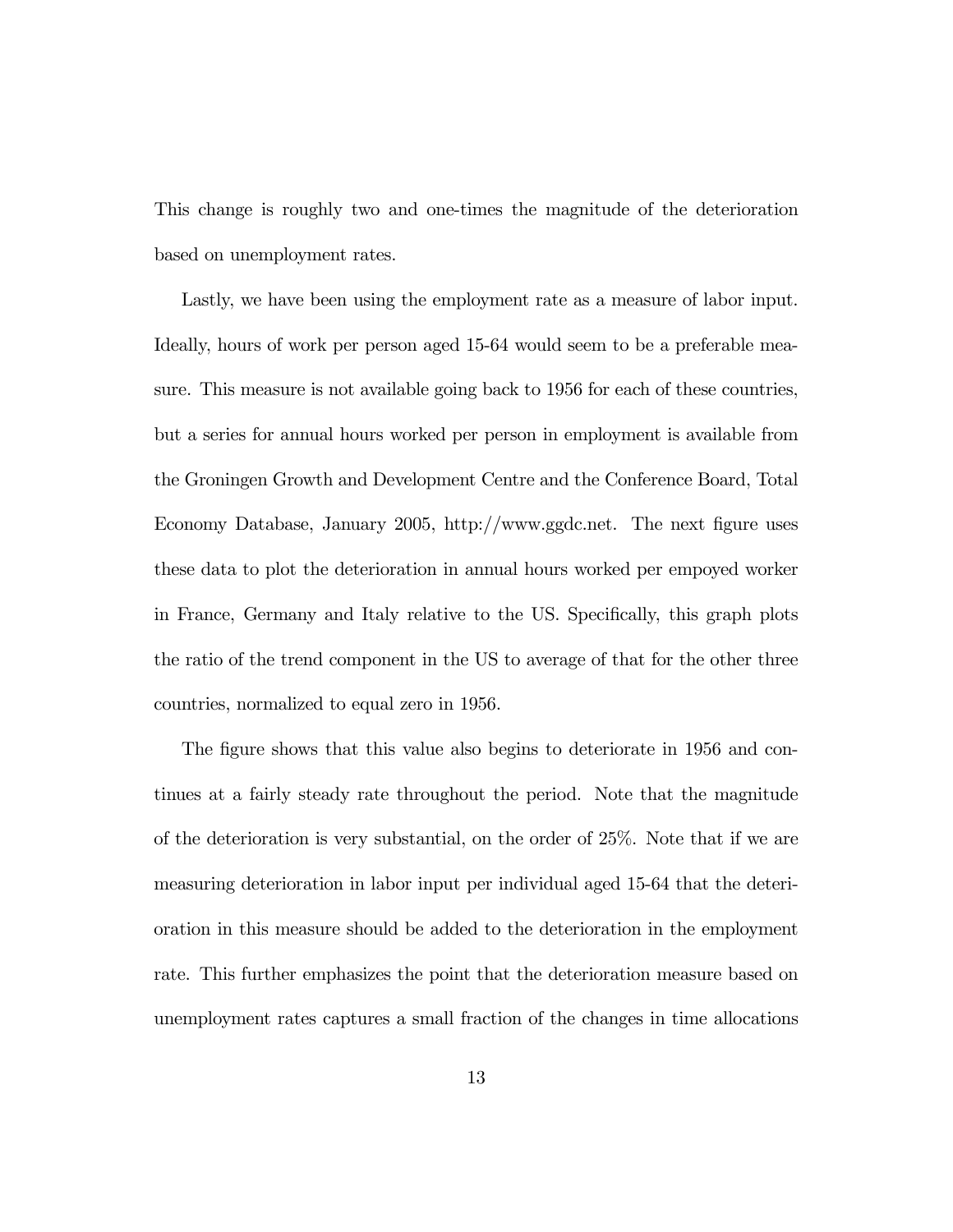

Figure 2.4: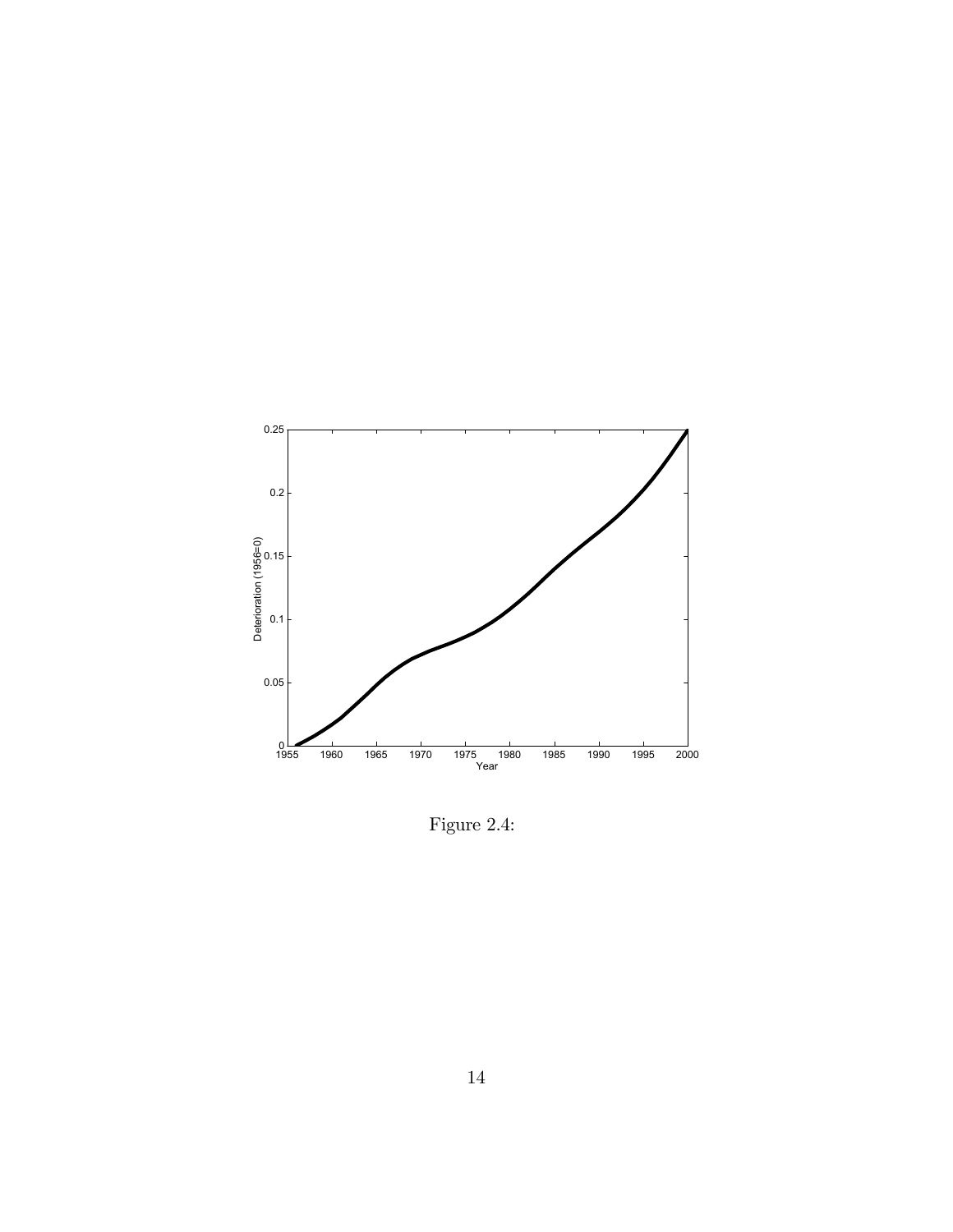found in the data.

## 3. Structural Transformation and the Role of Services

The previous section documented a steady decline of the employment rate in Europe relative to the US since 1956. If less time is being devoted to market production in Europe relative to the US, it is potentially of interest to ask which (market) activities are not being done. If the decreases are concentrated among a given set of activities this information may help to shed light on potential sources of the decrease. This is the issue addressed in this section.

I consider three broad sectors—agriculture, industry and services, and for each sector I compute a sectoral employment rate which is total sectoral employment divided by total population aged 15-64.3 Figure xx displays the relative employment rates of Europe as compared to the US across these three sectors over the period 1956-2000.

The key pattern to notice in this figure is that the relative employment rates in agriculture and industry have been decreasing in Europe since around 1970

<sup>&</sup>lt;sup>3</sup>I note that these three activities do not represent the universe of employment since military is not included, whereas the aggregate numbers presented earlier did include employment in the military.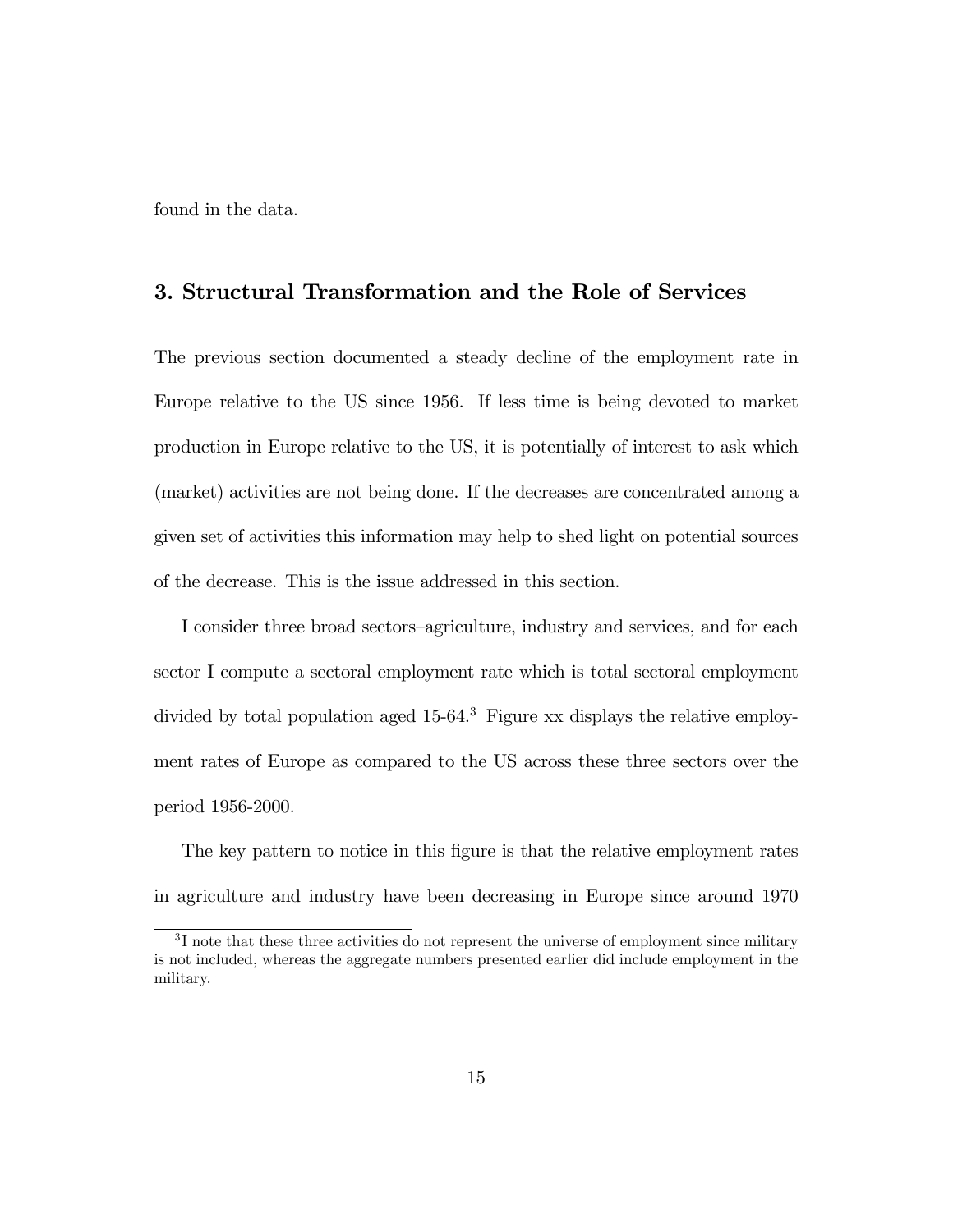

Figure 3.1: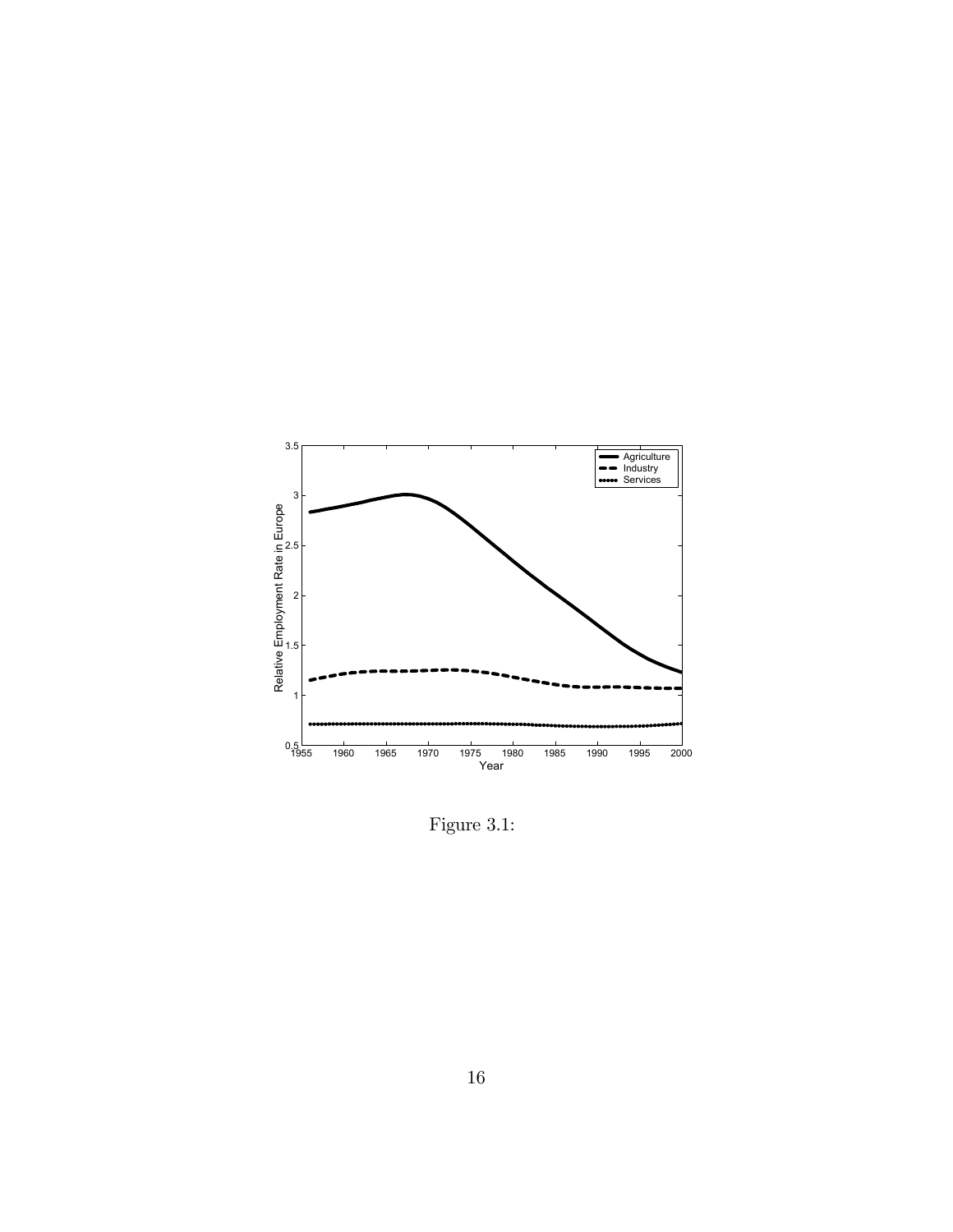while the relative employment rate in services has been roughly constant.<sup>4</sup> One may be tempted to conclude that the key to understanding the relative decline in employment in Europe is to understand the relative decline in agriculture and industry. However, we argue next that this is precisely the wrong interpretation of these findings. The reason for this is that these evolutions of relative employment levels need to be interpreted in the context of the process of structural transformation. Kuznets claimed that the process of structural transformation is one of the six main features of the development process. The basic pattern that is followed by economies is that at low levels of development most resources are devoted to agriculture. As the economy develops resources are transferred to the industrial sector and the service sector, and at yet higher levels of development resources shift out of the industrial sector into the service sector.

The next two figures show that both Europe and the US have been experiencing this transformation in the 1956-2000 period.

To understand the significance of the process of structural transformation for the issue at hand, consider the following situation. If one set of economies lags

<sup>4</sup> It may seem puzzling that relative sectoral employment rates only begin to decline after 1970 while relative aggregate employment declines starting in 1956. This apparent puzzle is resolved by noting that the weights on the sectoral employment rates are changing over time. Services is becoming more important and Europe has a much smaller relative employment rate in that sector.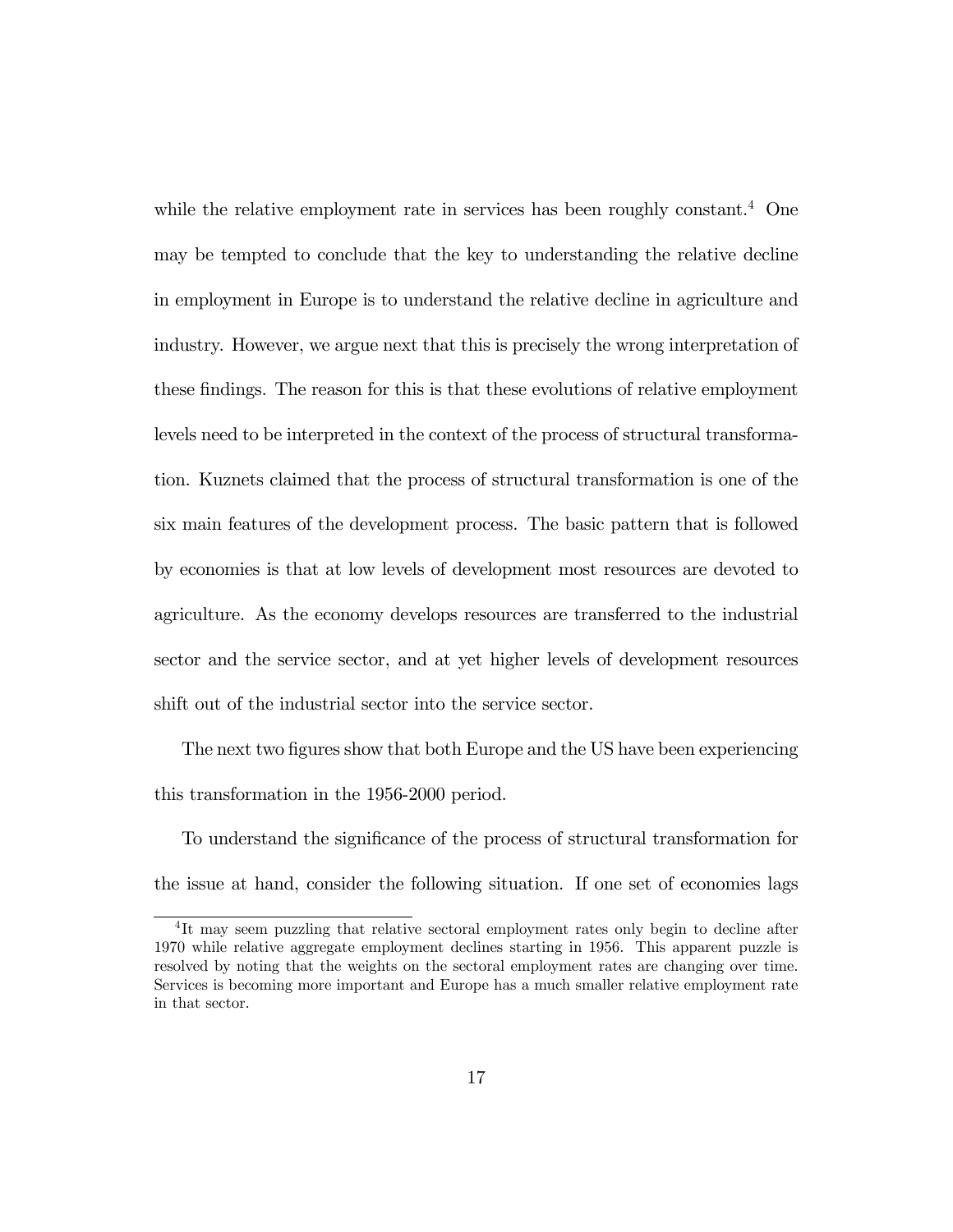

Figure 3.2: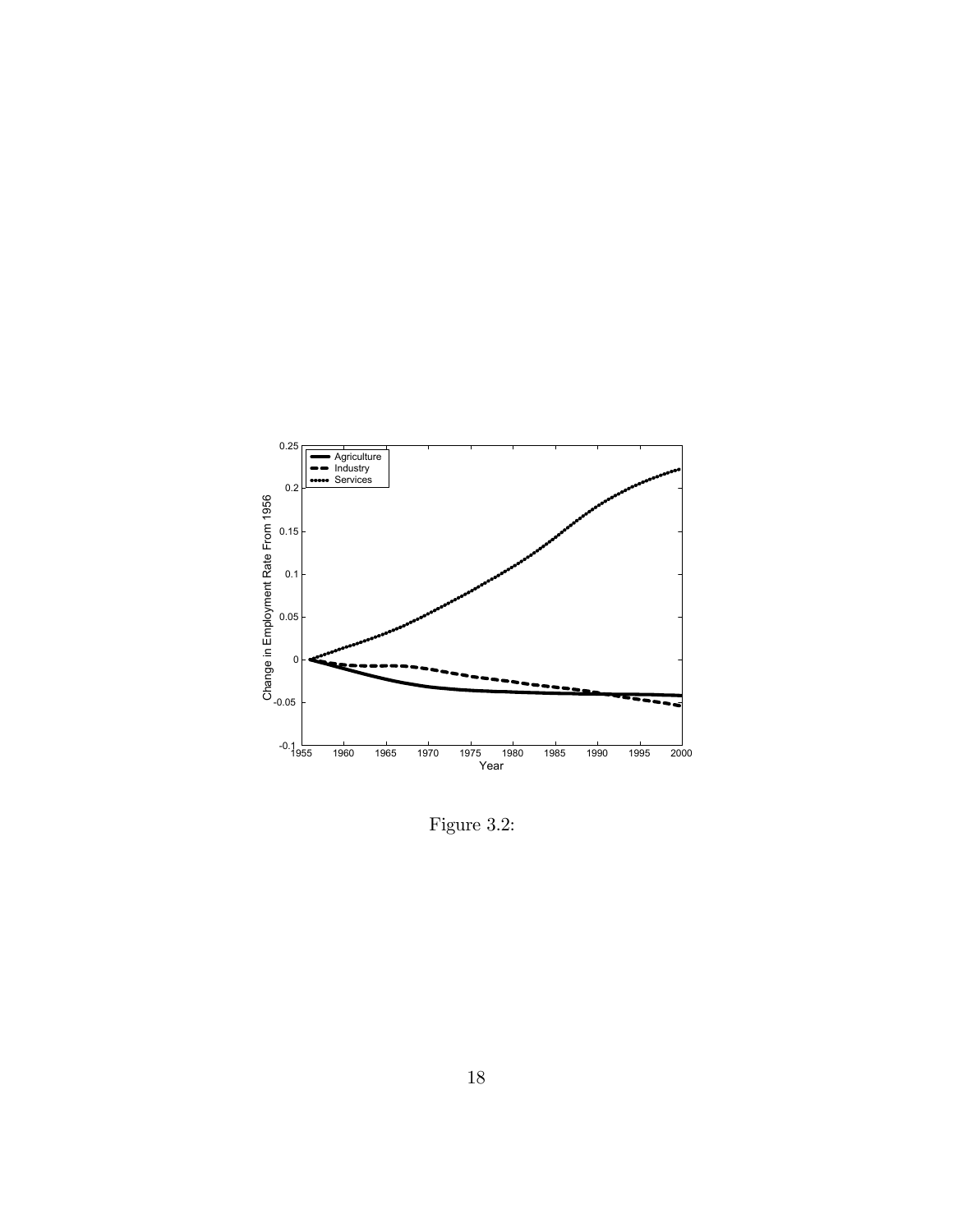

Figure 3.3: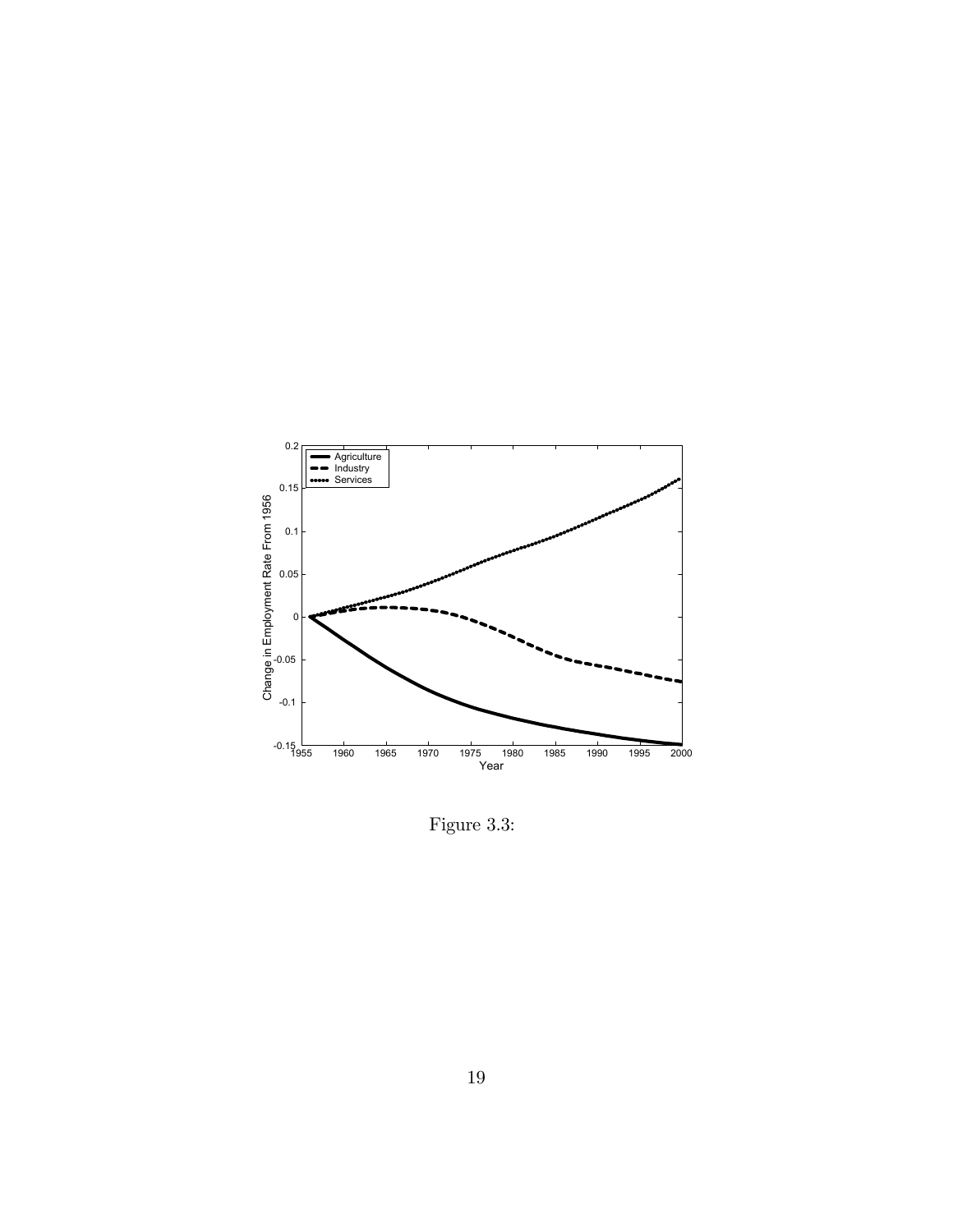another in the development process, we should expect to see higher relative employment rates in industry and agriculture, and lower relative employment rates in services. Moreover, if this set of economies catches up, we would expect to see a reduction in relative employment rates in industry and agriculture and a rise in relative employment rates in services. It is well known that Europe experienced a significant degree of catch up to the US over the period 1956-2000, so this is precisely the pattern that should be expected.5

With this in mind the next table shows the gap between European employment rates and US employment rates by sector in both 1956 and 2000.

| Employment Rate Differential in Europe |                                    |    |         |  |  |  |
|----------------------------------------|------------------------------------|----|---------|--|--|--|
|                                        | Year Agriculture Industry Services |    |         |  |  |  |
| 1956                                   | 11.2                               | 34 | $-94$   |  |  |  |
| 2000                                   | 0.5                                | 12 | $-15.5$ |  |  |  |

This table shows that as of 1956, Europe has higher employment rates in both agriculture and industry, and a lower employment rate in services. Qualitatively this is consistent with the notion that as of 1956 Europe is lagging the US in the development process and hence has a larger amount of economic activity taking

<sup>&</sup>lt;sup>5</sup>In 1950, output per hour in these three European countries was roughly one-half of the US level, but as of 2000 the gap is largely closed.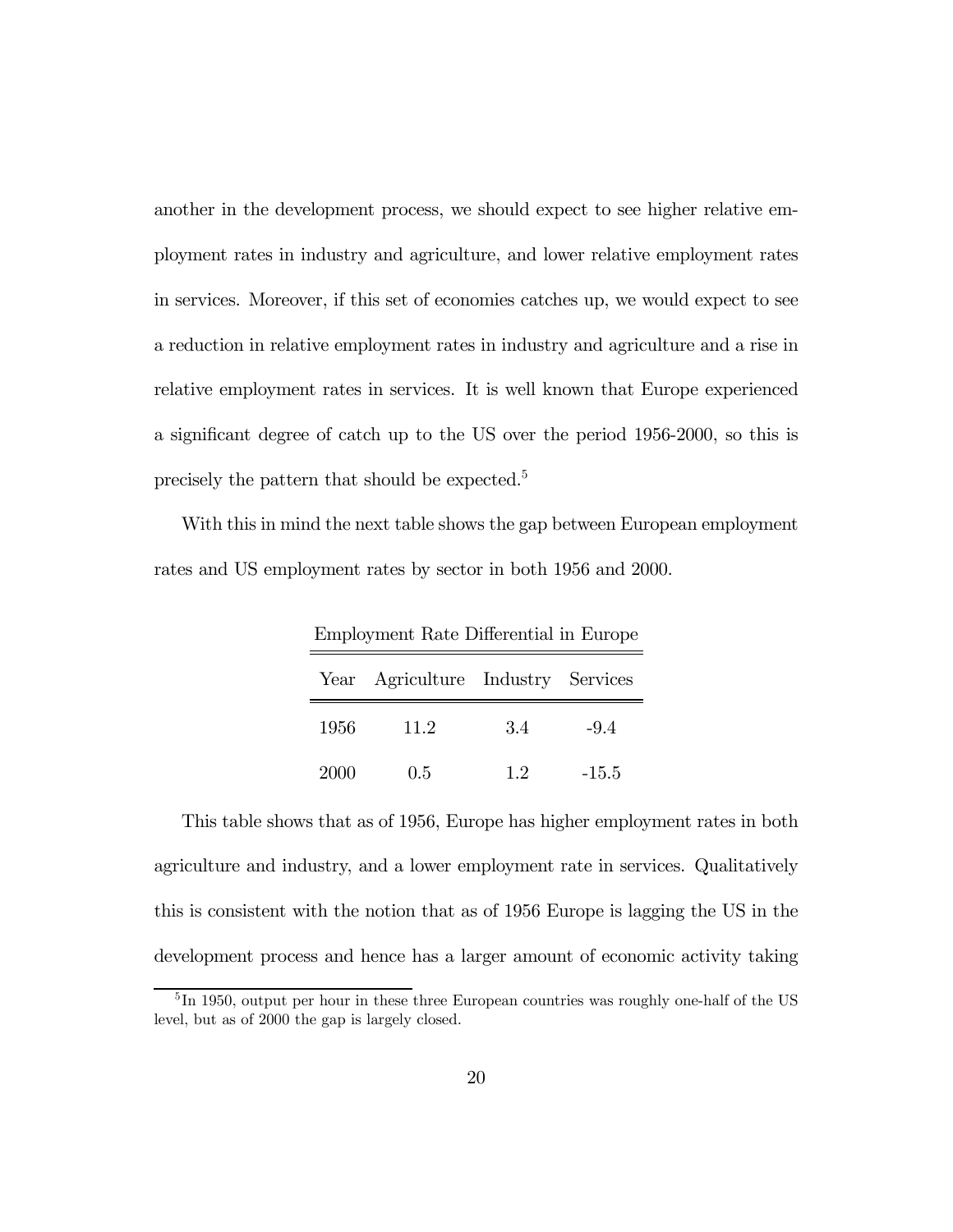place in agriculture and industry. Given that over the period 1956-2000 Europe closes much of the gap between itself and the US in terms of output per hour, at a qualitative level this would lead us to expect that Europe's employment rates for agriculture and industry would decrease and approach those of the US, and in fact this is exactly what we observed. So, although the largest deterioration in employment rates occurs in agriculture, this is consistent qualitatively with the notion that Europe was catching up to the US over this time period. Similarly, much of the gap in industry is also closed over this period. However, from the perspective of structural transformation and catch-up, we would expect that Europe's employment rate in services would have increased relative to that in the US, but in fact the gap has actually widened.

The conclusion that emerges from this analysis is that the key to understanding the deterioration of employment rates in Europe relative to the US is the failure of Europe to move workers into the service sector as it closed the gap between itself and the US in terms of productivity.

## 4. A Time Allocation Problem

This section develops a simple model of structural transformation and then uses it to interpret the labor input evolutions in Europe and the US over the period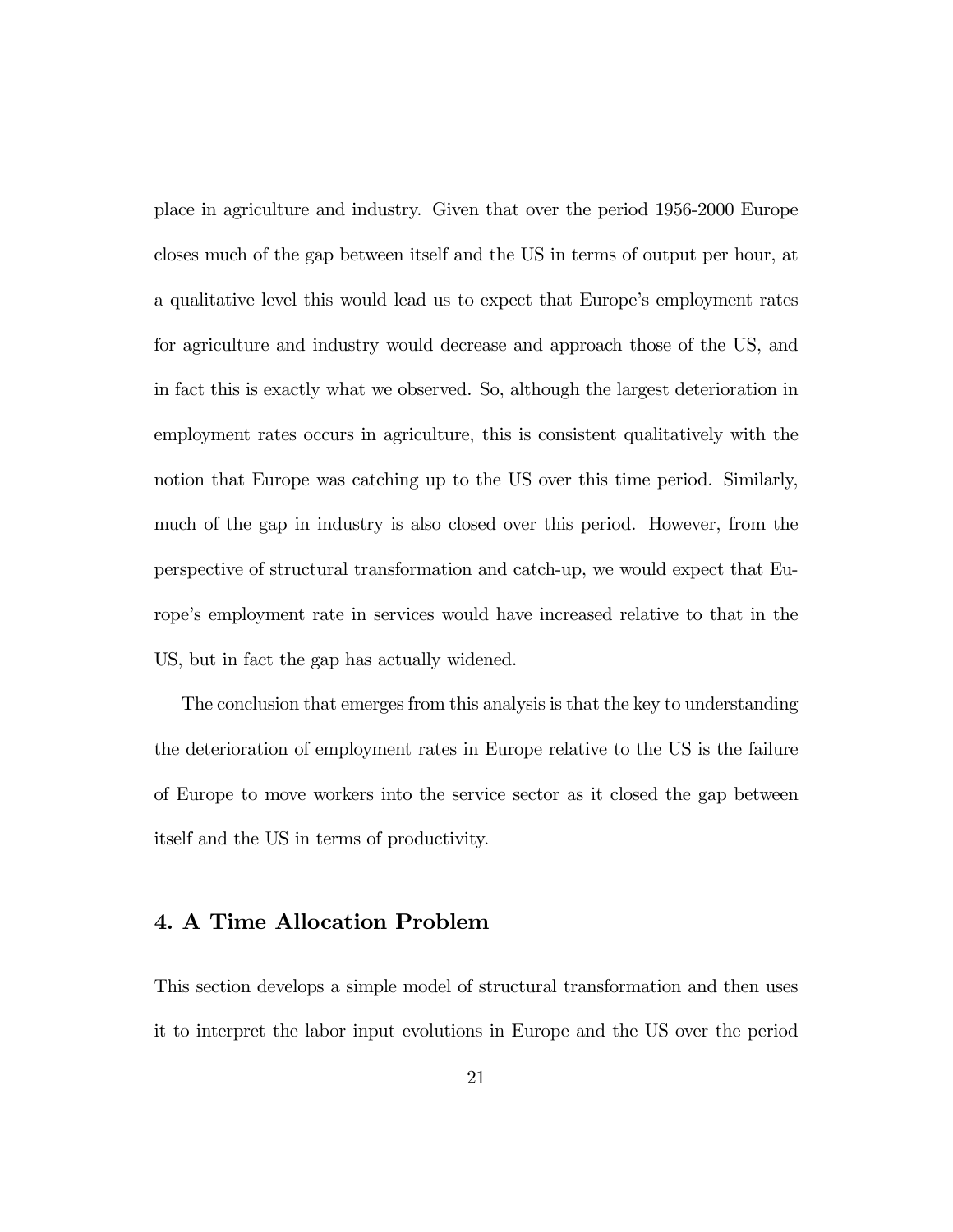1956-2000 as documented in the previous sections. Specifically, the model will view movements in actual labor inputs as resulting from two differences across economies: differences in tax rates and differences in labor productivities. Loosely speaking the tax rate differences shift labor supply, while the productivity differences shift labor demand. Differences in labor productivities are meant to capture differences that may be due to any number of factors including labor and product market regulations.

#### 4.1. Model

A key criterion for the model is that it be able to generate the structural transformation found in the data. Two main classes of models have been used in the literature to generate this process. The first emphasizes non-homotheticities in preferences—if income elasticities are not all unitary then as an economy becomes richer it will change the allocation of resources across sectors. Examples following this approach include Echevarria (1997) and Kongsamut, Rebelo and Xie (2001). A key implication of this class of models is that technological change which is neutral across sectors can produce an ongoing reallocation of activity across sectors. A second class of models stresses uneven technological progress across sectors. Baumol (1967) is an early example of this class, and Ngai and Pissarides (2004)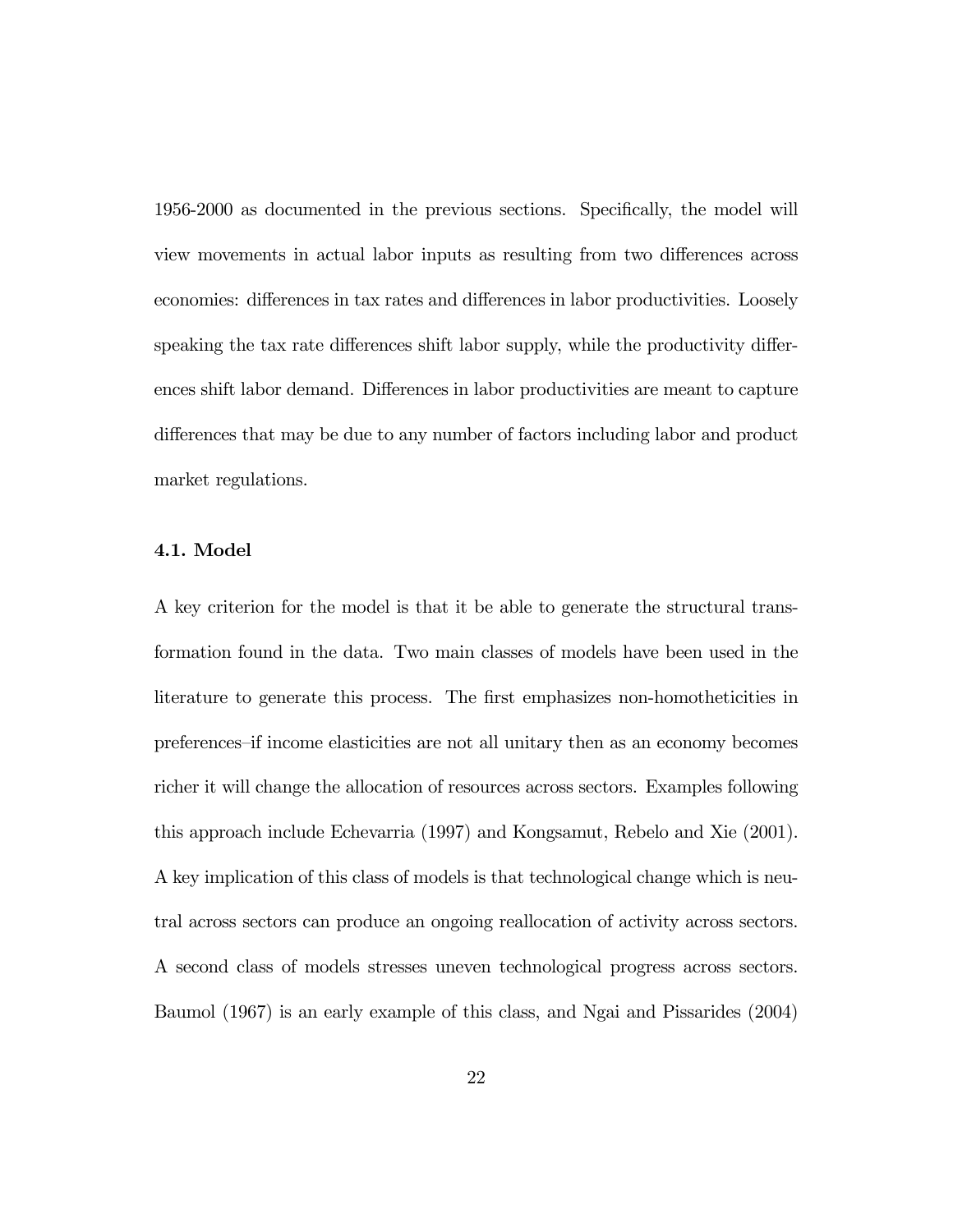provide a recent generalization. A key feature of this approach is that one can generate structural transformation with homothetic preferences, as long as the elasticity of substitution between goods is not unity.

The model adopted here is a hybrid of these two approaches. Non-homotheticities will be central to the reduction of employment in agriculture, but uneven technological progress will be central to the movement of resources from industry into services. This hybrid approach is in part motivated by the work of Ngai and Pissarides, who find that uneven technological change can account for much of the reallocation between industry and services but is not sufficient to explain the reallocation of resources out of agriculture.

The model is effectively a sequence of static time allocation problems. Preferences are assumed to be constant over time and across economies, but productivitities and tax rates will be allowed to differ. The focus of the analysis is on how these factors affect time allocations. To ease notation in what follows I suppress time subscripts and focus on the time allocation problem solved in a particular period.

There is a representative household with preferences given by:

$$
U(C, 1 - H) + V(A)
$$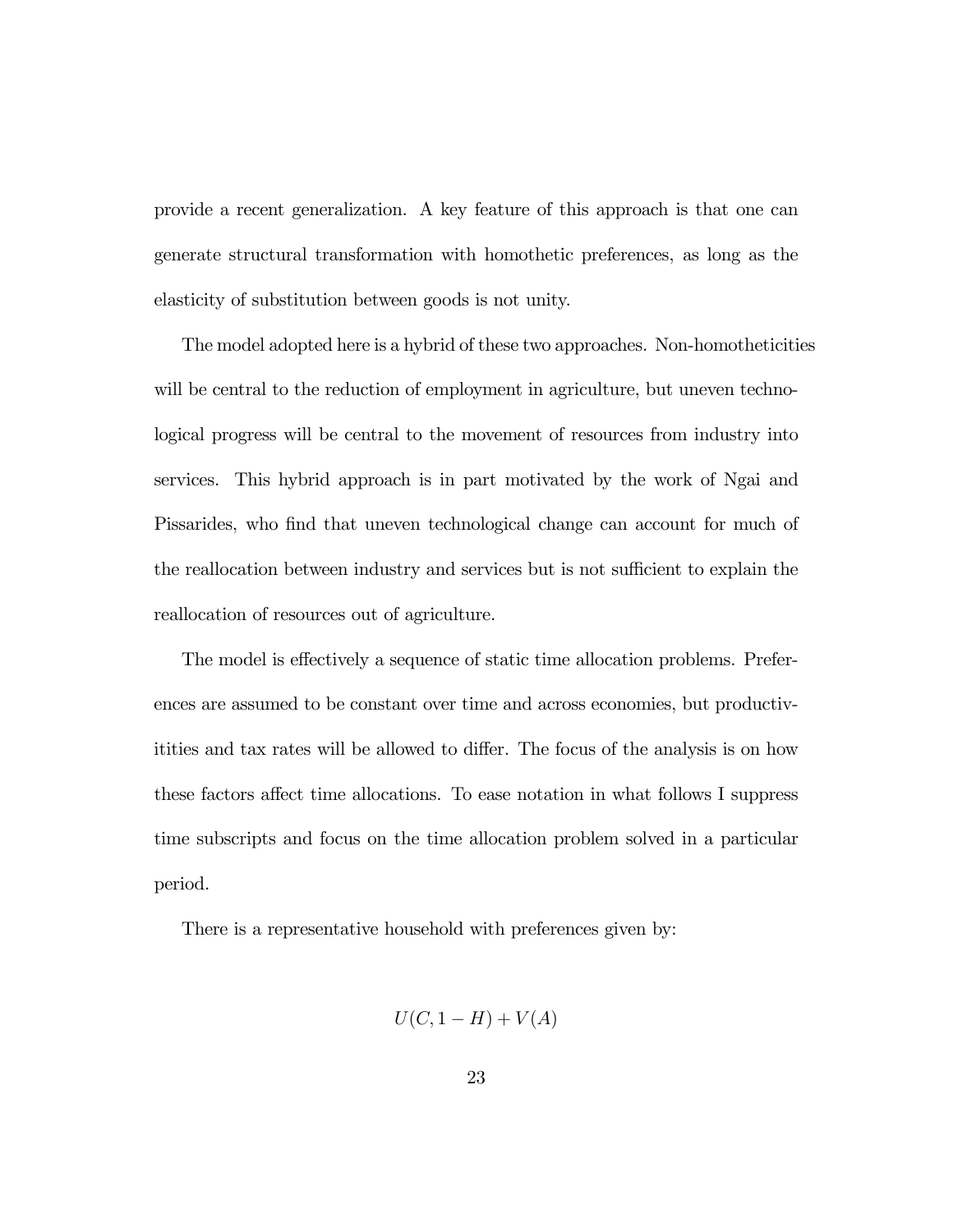where  $C$  is a composite good representing consumption of non-agricultural goods and services produced in the market, N is consumption of nonmarket produced services, H is total time allocated to work  $(1-H)$  is leisure), and A is consumption of agricultural goods. The function U is assumed to be log-linear in C and  $1-H$ :<sup>6</sup>

$$
U(C, 1 - H) = a_C \log(C) + (1 - a_C) \log(1 - H)
$$

The composite consumption good  $C$  is defined by:

$$
C = [a_I I^{\varepsilon} + (1 - a_I) F(S, N)^{\varepsilon}]^{1/\varepsilon}
$$

where  $I$  is consumption of goods produced in the industrial sector, and  $F$  is an aggregate of market services  $(S)$  and nonmarket production  $(N)$ .<sup>7</sup> We further assume that the aggregator  $F$  is also CES:

$$
F(S, N) = [a_S S^{\eta} + (1 - a_S)N^{\eta}]^{1/\eta}.
$$

 $6$ Note that as the size of the agricultural sector becomes small, these preferences are consistent with balanced growth.

<sup>7</sup> Implicitly we assume that most nonmarket production consists of services that are substitutable with market provided services. One could easily allow for the possibility that industrial goods can be produced at home. As an empirical matter this does not seem to be a particularly important component of production in rich economies, and hence we abstract from it.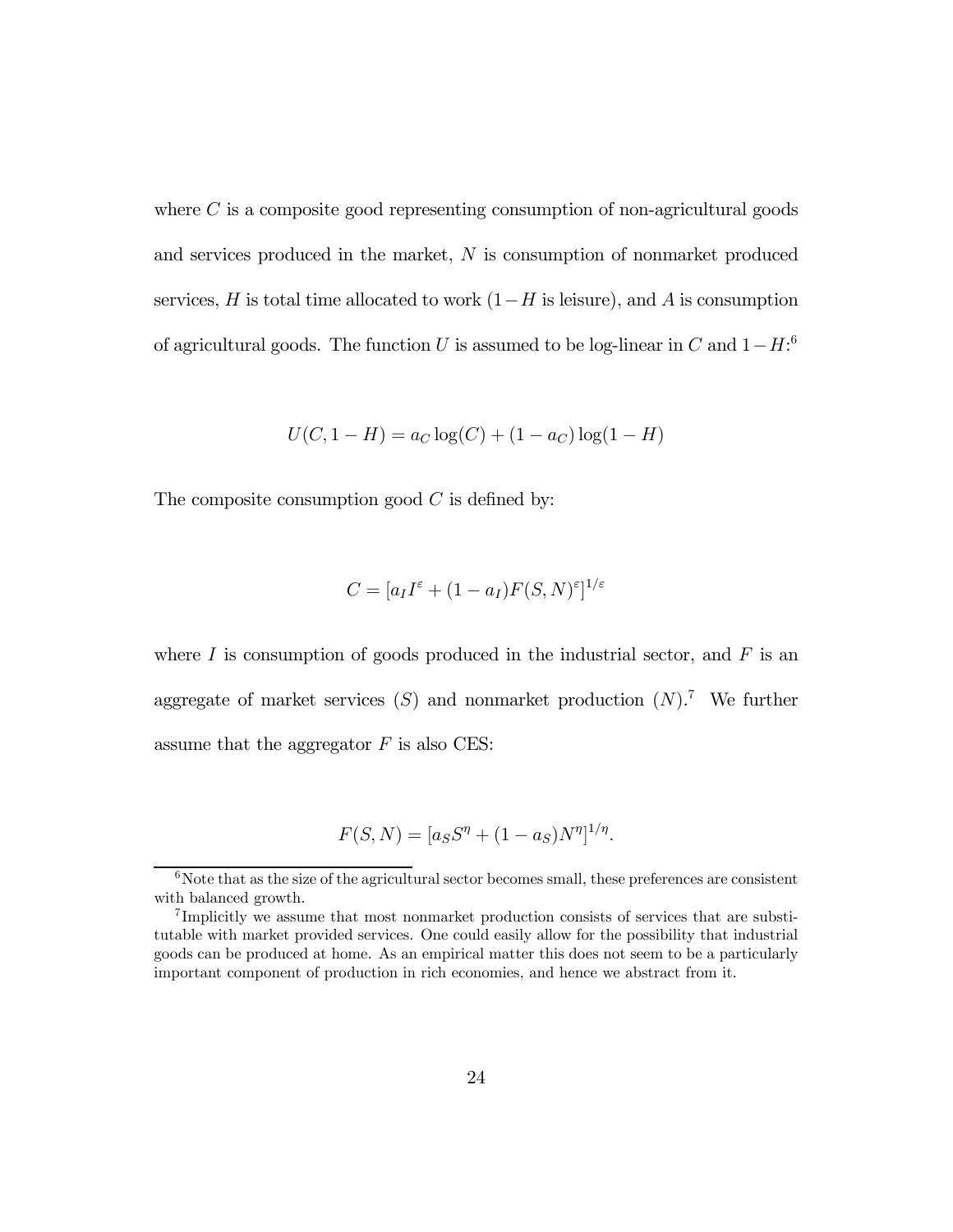Utility derived from the consumption of agricultural products,  $V(A)$ , is assumed to take a very simple form. Specifically, it is assumed that individuals do not desire more than  $\overline{A}$  units of the agricultural good, but also that they require consumption of at least this amount. This is accomplished by assuming that V satisfies  $V(A) = \min\{A, \overline{A}\}\$ if  $A \geq \overline{A}$  and that  $V(A) = -\infty$  if  $A < \overline{A}$ . In equilibrium this will imply that the allocation of labor to agriculture is completely determined by productivity in agriculture and hence that that movement of labor out of agriculture is completely determined by improvements in agricultural productivity.

Next we turn to a description of technology. For simplicity we abstract from capital and assume that all technologies are linear in labor:

$$
I = A_I H_I, A = A_A H_a, S = A_S H_S, N = A_N H_N.
$$

where the  $H_i$  are the time allocations to sector i, and the  $A_i$  are productivity parameters.

As noted earlier, we also allow for a government in the model. We assume that there is a proportional tax rate levied on labor income at rate  $\tau$ , and that this tax is used to finance a lump-sum transfer  $T$  to the representative agent.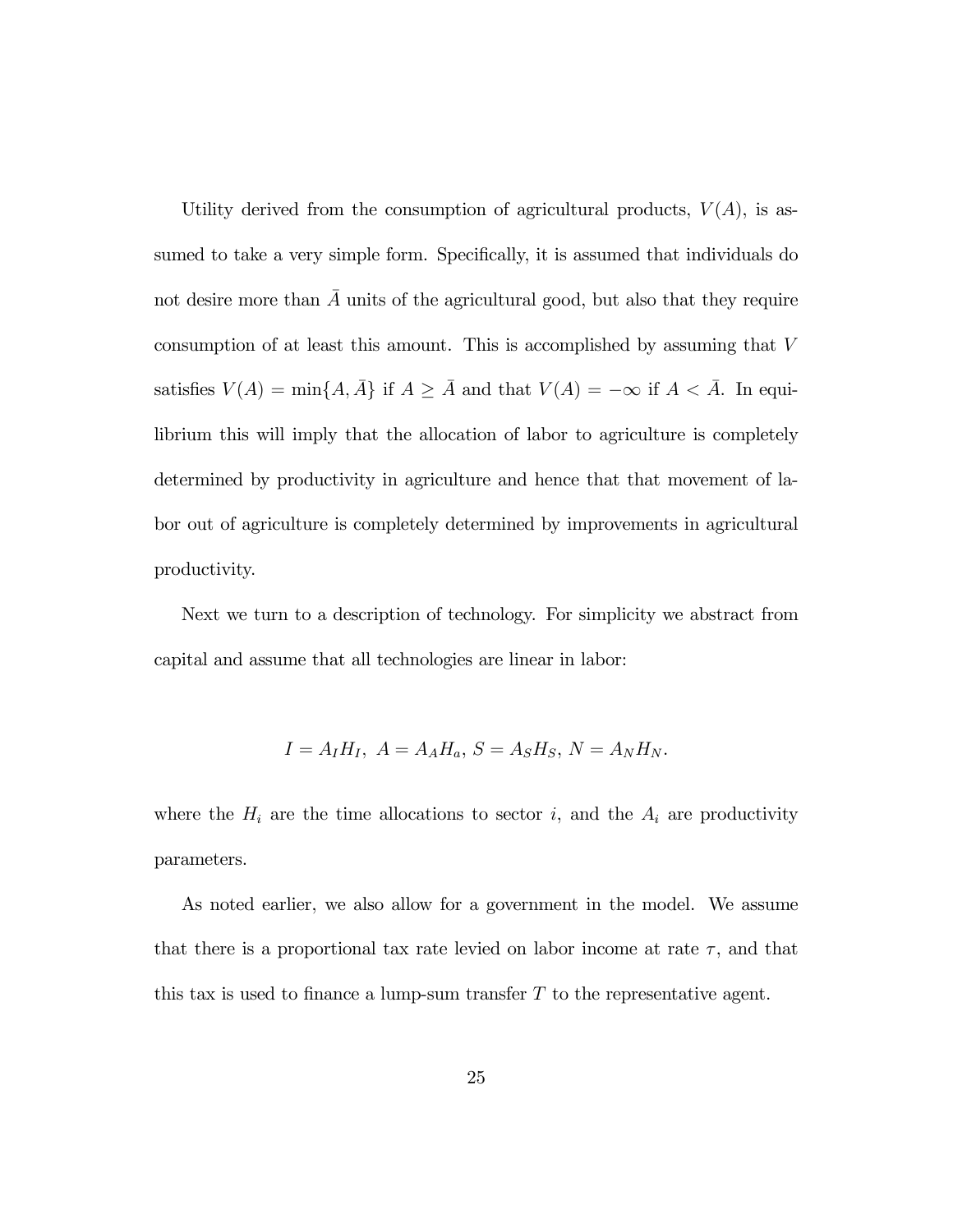#### 4.1.1. Equilibrium

.

We study a competitive equilibrium for this economy. With the linear production technologies this implies that one can determine all of the prices based on the technology parameters. Specifically, if we normalize the wage rate to one, it follows that the prices of the agricultural good  $(P_A)$ , the industrial good  $(P_I)$  and (market) services  $(P<sub>S</sub>)$  must be the inverse of the respective productivity in each activity:

$$
P_A = \frac{1}{A_a}, \ P_I = \frac{1}{A_I}, \ P_S = \frac{1}{A_S} \tag{4.1}
$$

Taking these prices and the transfers from the government as given, in equilibrium the representative agent chooses values of consumption  $(A, I, S, N)$ , time allocated to market work  $(H_M)$  and time allocated to home work  $(H_N)$  to maximize:

$$
U(C, 1 - H_M - H_N) + V(A)
$$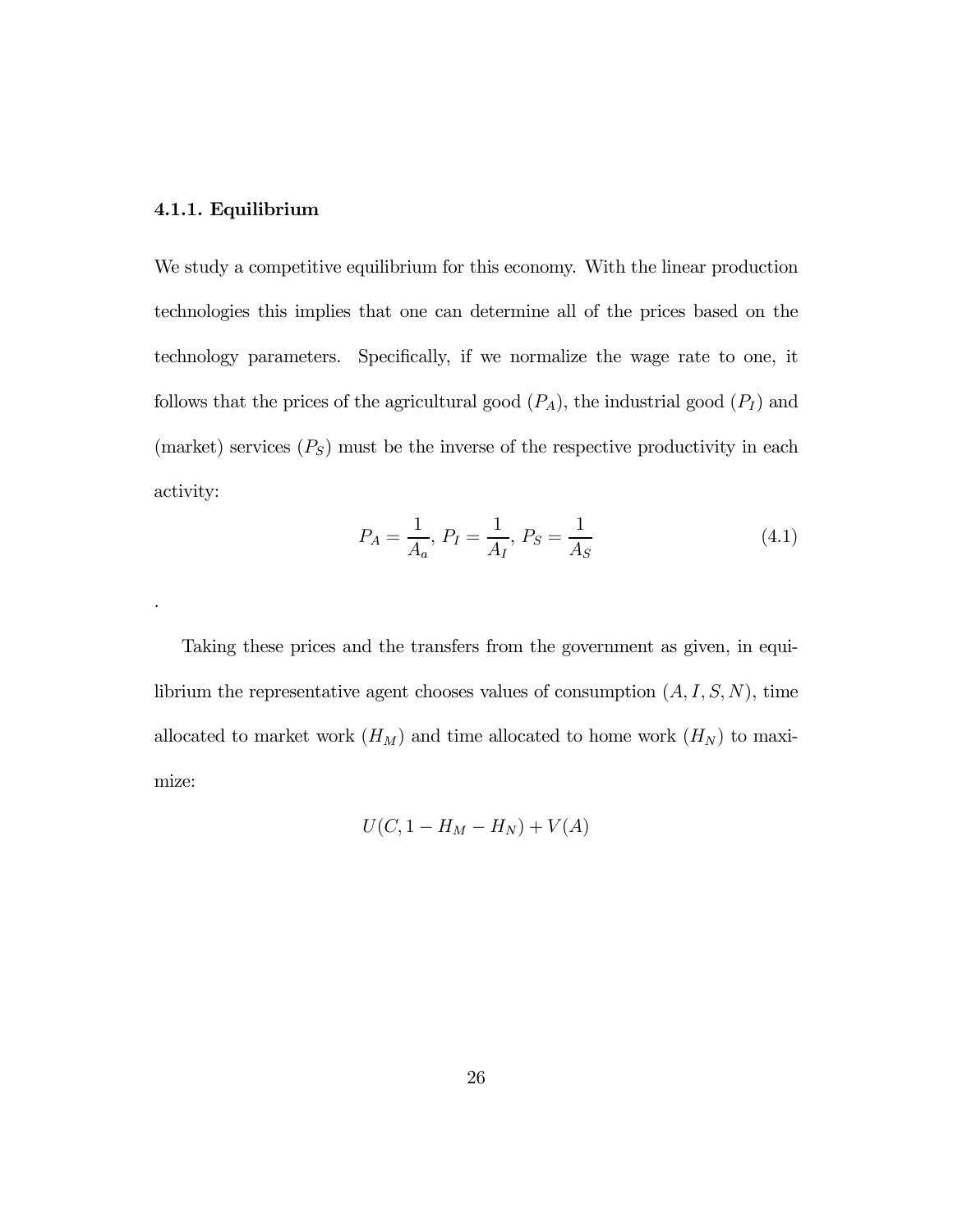subject to the constraints:

$$
P_I I + P_S S + P_A A = (1 - \tau) H_M + T
$$

$$
N = A_N H_N
$$

$$
H_M + H_N \leq 1
$$

plus nonnegativity constraints. Equilibrium also requires an allocation of market time across sectors that is consistent with market clearing:

$$
A = A_A H_A, I = A_I H_I, S = A_S H_S, H_M = H_A + H_I + H_S \tag{4.2}
$$

and a value of transfers that is consistent with the government budget constraint:

$$
T = \tau H_M. \tag{4.3}
$$

One can combine the first order conditions for the consumer maximization problem with the market clearing conditions and the government budget constraint to obtain the following four equations that characterize the equilibrium allocation of time across activities: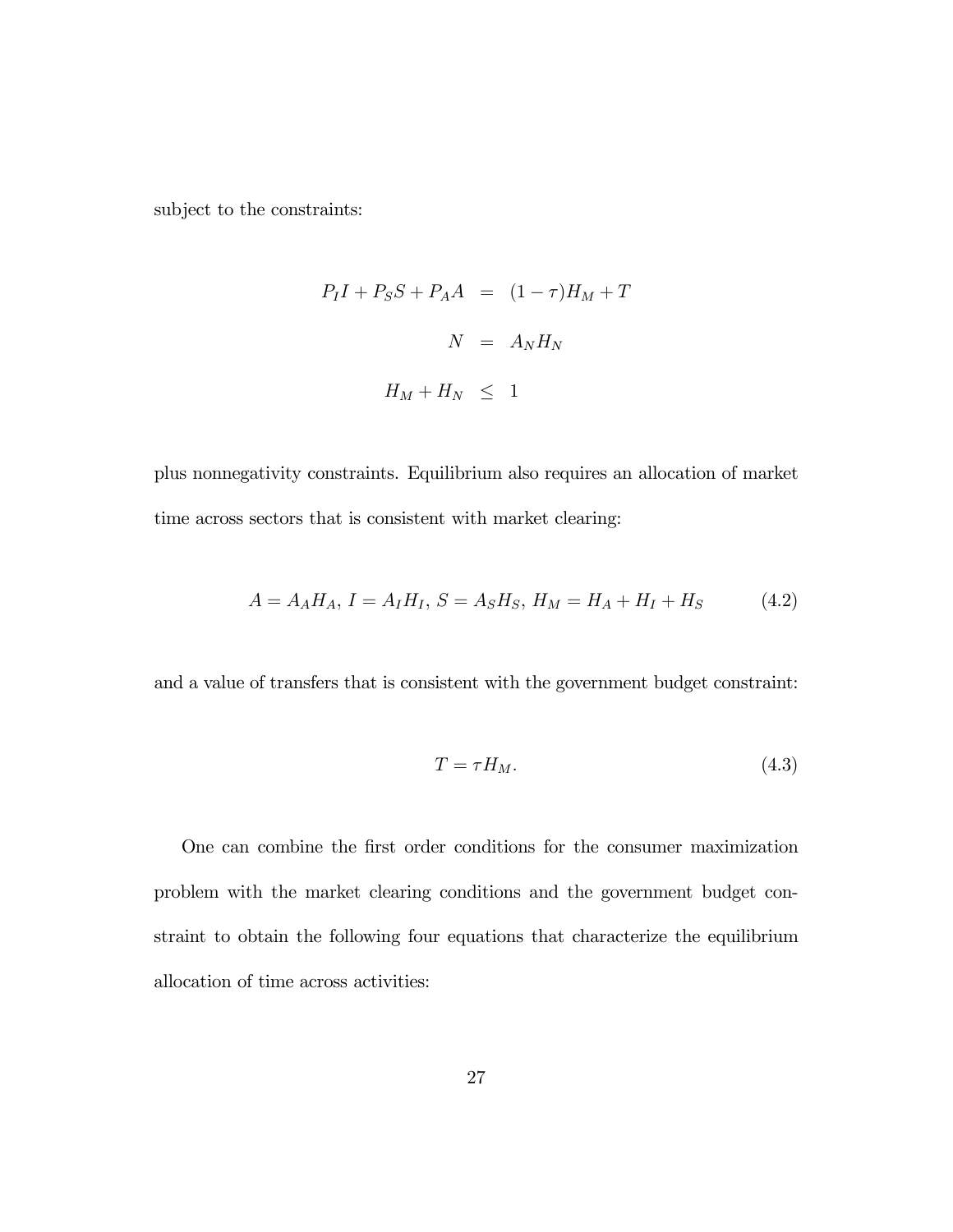$$
\frac{a_S}{1 - a_S} \left[ \frac{S}{N} \right]^{(\eta - 1)} = \frac{A_N}{(1 - \tau) A_S} \tag{4.4}
$$

$$
\frac{(1-a_I)a_S F(S,N)^{(\varepsilon-\eta)}S^{\eta-1}}{a_I} = \frac{A_I}{A_S}
$$
(4.5)

$$
a_C a_I (1 - \tau) A_I C^{-1} I^{\varepsilon - 1} = \frac{1 - a_C}{1 - H}
$$
\n(4.6)

$$
H_A A_A = \bar{A} \tag{4.7}
$$

The first equation states that the marginal rate of substitution between home and market services is equal to the (tax-distorted) marginal rate of transformation between home and market services. The second equation states that the marginal rate of substitution between industrial goods and (market) services is equal to the marginal rate of transformation between the manufacturing good and (market) services. Note that taxes affect these two activities equally so the tax rate does not explicitly enter this expression. The third equation states that at the margin the consumer is indifferent between working a bit more in the industrial sector and taking a bit more leisure. Of course, given the first two equations, this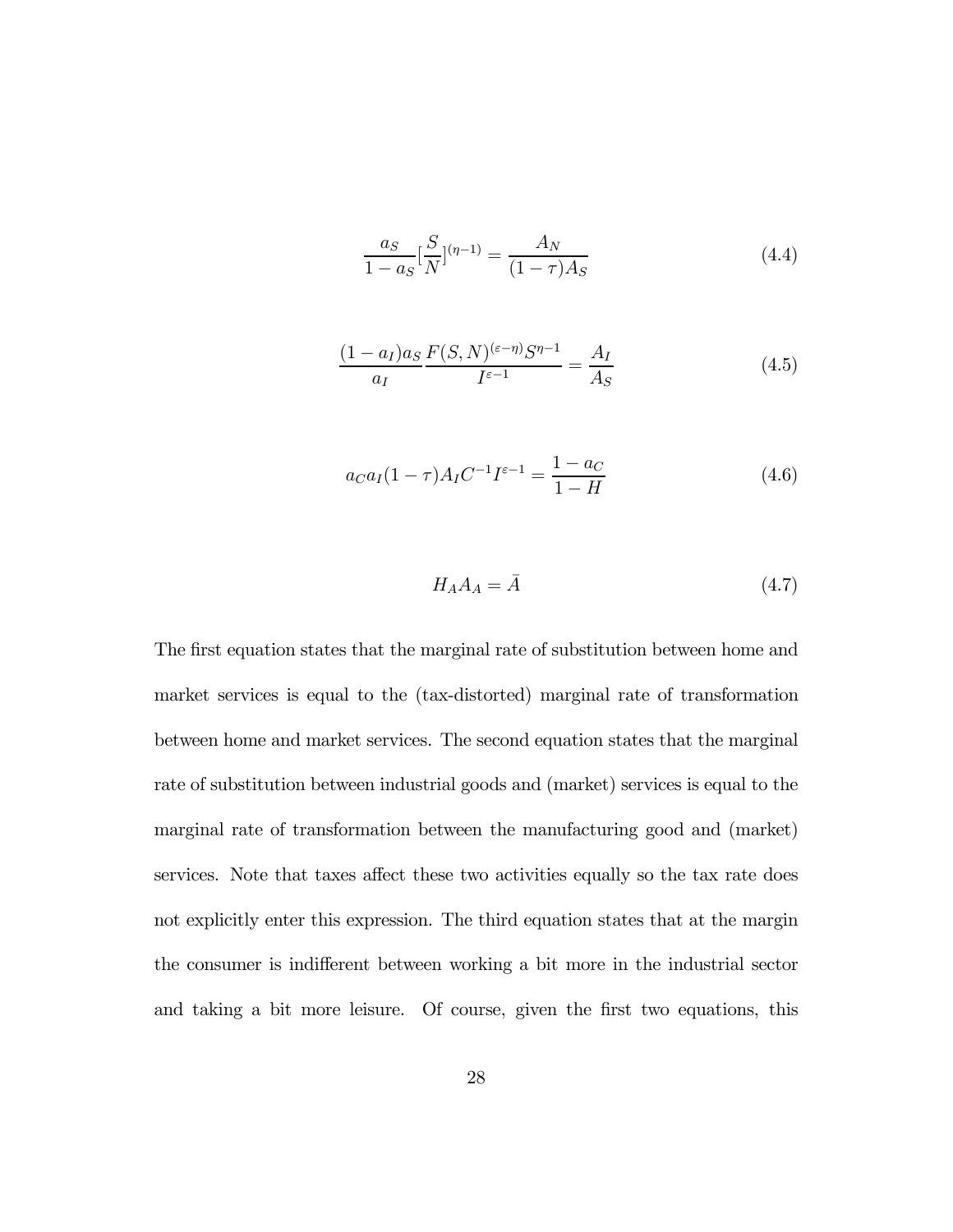indifference extends to the consideration of working additional time in any of the sectors. Finally, the fourth equation states that output from the agricultural sector is equal to the food requirement  $\overline{A}$ . Given the form of the utility function for utility derived from food there is no standard marginal condition for time devoted to agriculture.

The last equation can be easily solved for the value of  $H_A$ , leaving three equations in the three unknowns  $H_I$ ,  $H_S$ , and  $H_N$ . Moreover, simple algebraic manipulation shows that the first equation can be used to derive a linear relationship between  $H_N$  and  $H_S$ :

$$
H_N = \frac{A_S}{A_N} \left[ \frac{a_S}{(1 - a_S)} \frac{A_S}{A_I} (1 - \tau) \right]_{\tau=1}^{\tau=1} H_S \tag{4.8}
$$

It follows that the model can be reduced to solving a system of two equations for the two unknowns  $H_I$  and  $H_S$ .

It will be of interest later on to note the following implication of the model for time allocations. Given a value of agricultural productivity (which effectively determines  $h_A$ ), the remaining elements of the time allocation  $(h_I, h_S, h_N)$ are homogeneous of degree zero in the three remaining productivity parameters,  $(A_I, A_S, A_N)$ . That is, scaling all three of these productivities proportionately will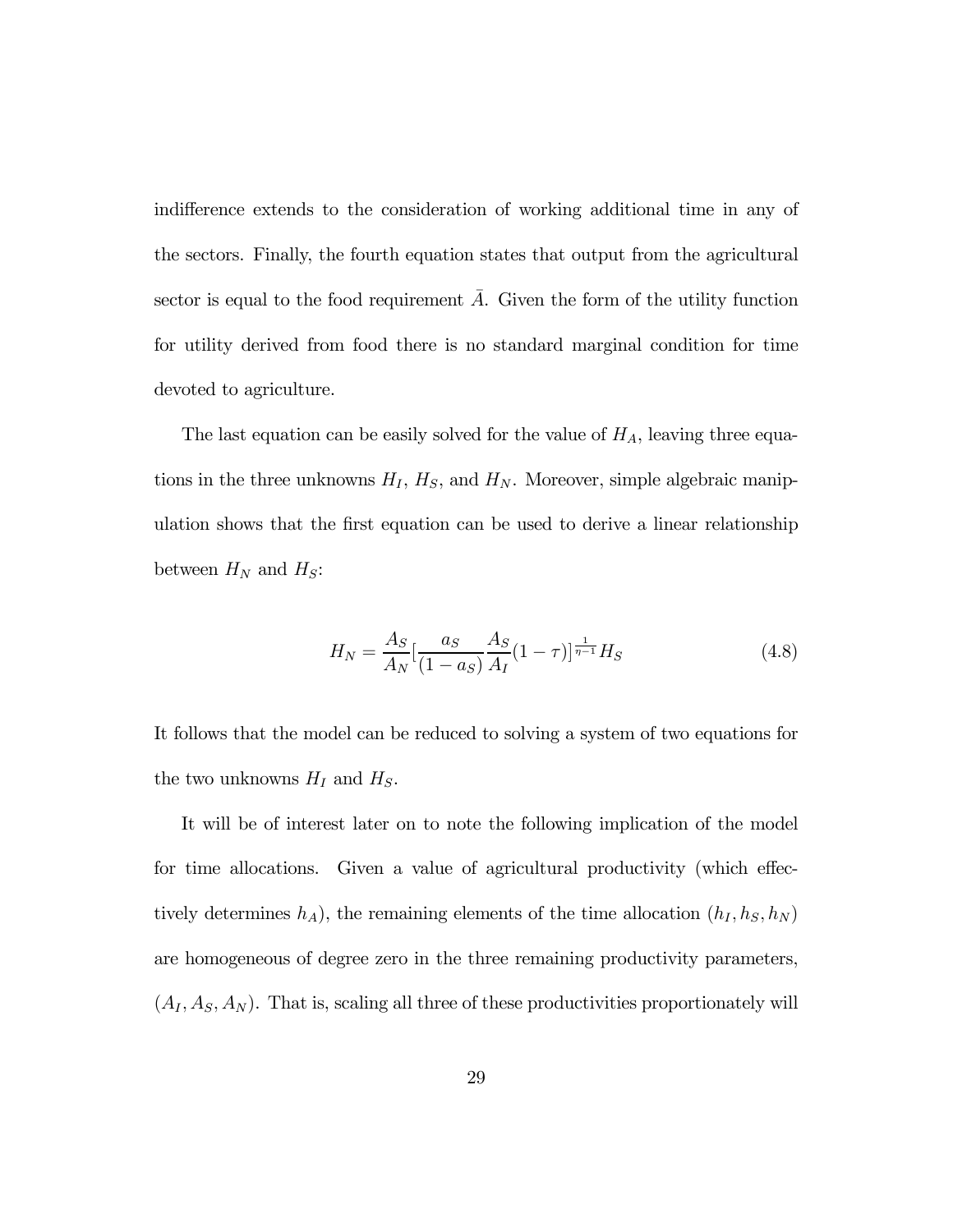not change the time allocation. This follows from the fact that preferences are homothetic in the non-agricultural allocation. It follows that time allocations alone can only determine productivities in these three activities up to a scale factor.

#### 4.2. Remarks About the Model

Several remarks should be noted concerning the model and some of the simplifying assumptions. First, the production structure assumes that there are four technologies that all produce final goods and services using labor as the only input. In reality some business services, for example, are inputs into the production of manufactured goods, and some manufactured goods are inputs into the production of some services. Many agricultural goods serve as inputs into the manufacturing sector. The final goods and services offered by supermarkets entail inputs from agriculture and manufacturing, but workers in supermarkets are recorded as employed in the service sector. While a more complex production structure would allow for a richer set of interactions, the simpler structure here allows us to better isolate the role of some basic forces and seems a useful starting point.

The model also assumes that there is a single good produced by each sector. In reality there is tremendous heterogeneity of goods even within each sector, and this is probably especially true for the service sector. The service sector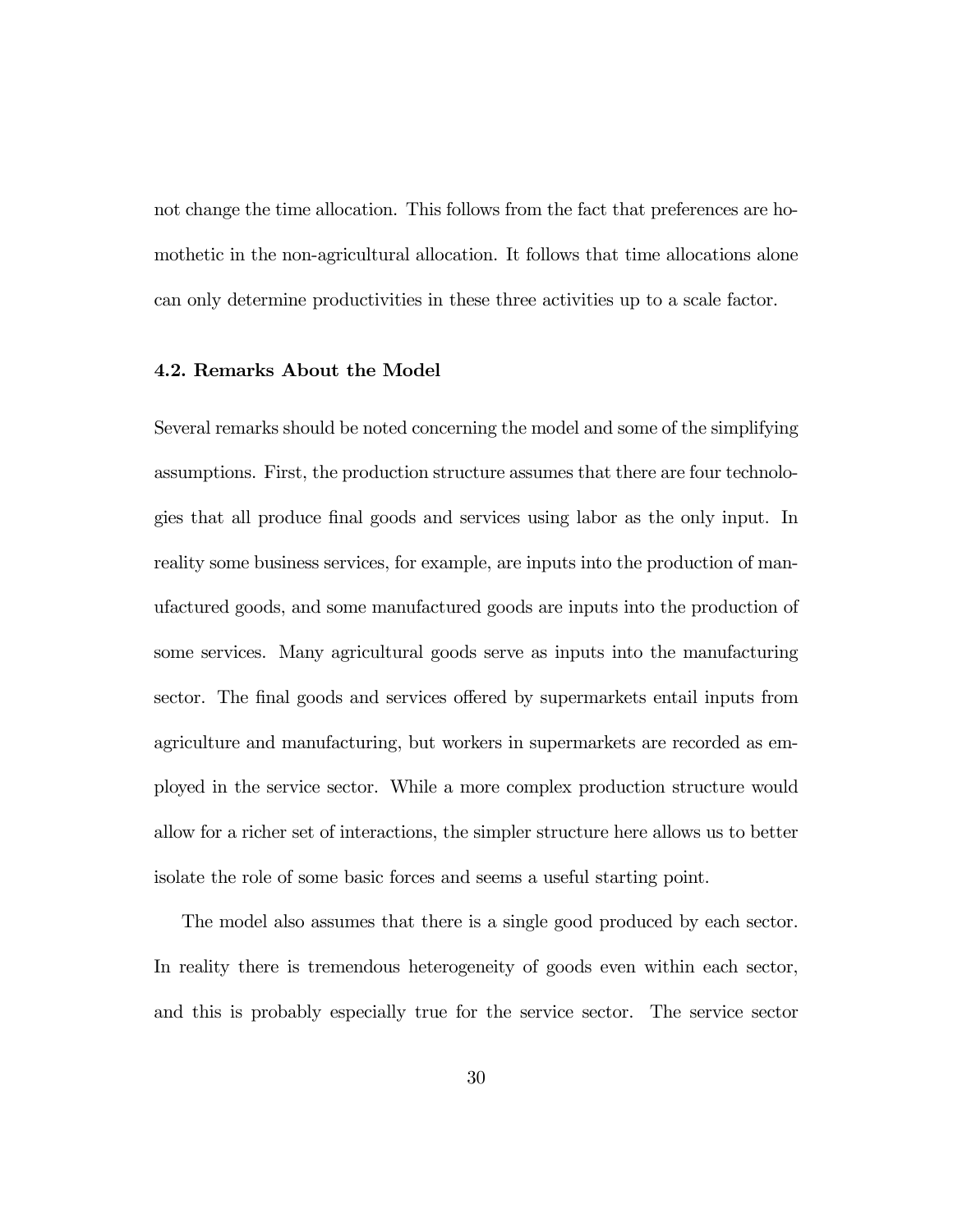includes such diverse items as health services, education, legal services, restaurant meals and cleaning services. Undoubtedly the factors that influence how many advanced medical procedures are provided in the market and how many home cleaning services are provided in the market are quite different. A model that was designed to focus on the former would probably include some features different than a model designed to shed light on the latter. While one strategy to deal with this would be to allow for heterogeneity of goods within a given sector, we have chosen not to do this to minimize the dimensionality of the model. As will be seen in the next section however, the model will be calibrated so as to emphasize that part of the service sector for which there are good nonmarket substitutes.

Having assumed a single agent representative household, the model also abstracts from heterogeneity in the distribution of human capital as a factor that influences the allocation of time across activities. One might suspect that greater heterogeneity in the ratio of market productivity to home productivity across individuals would influence how an economy allocates time across market and nonmarket activities. This factor is stressed in a recent paper by Davis and Henreksson (2003). In such a framework, differences in market wage structures holding the distribution of skills constant would also play a role in shaping how time is allocated between market and nonmarket activities. Once again, although it is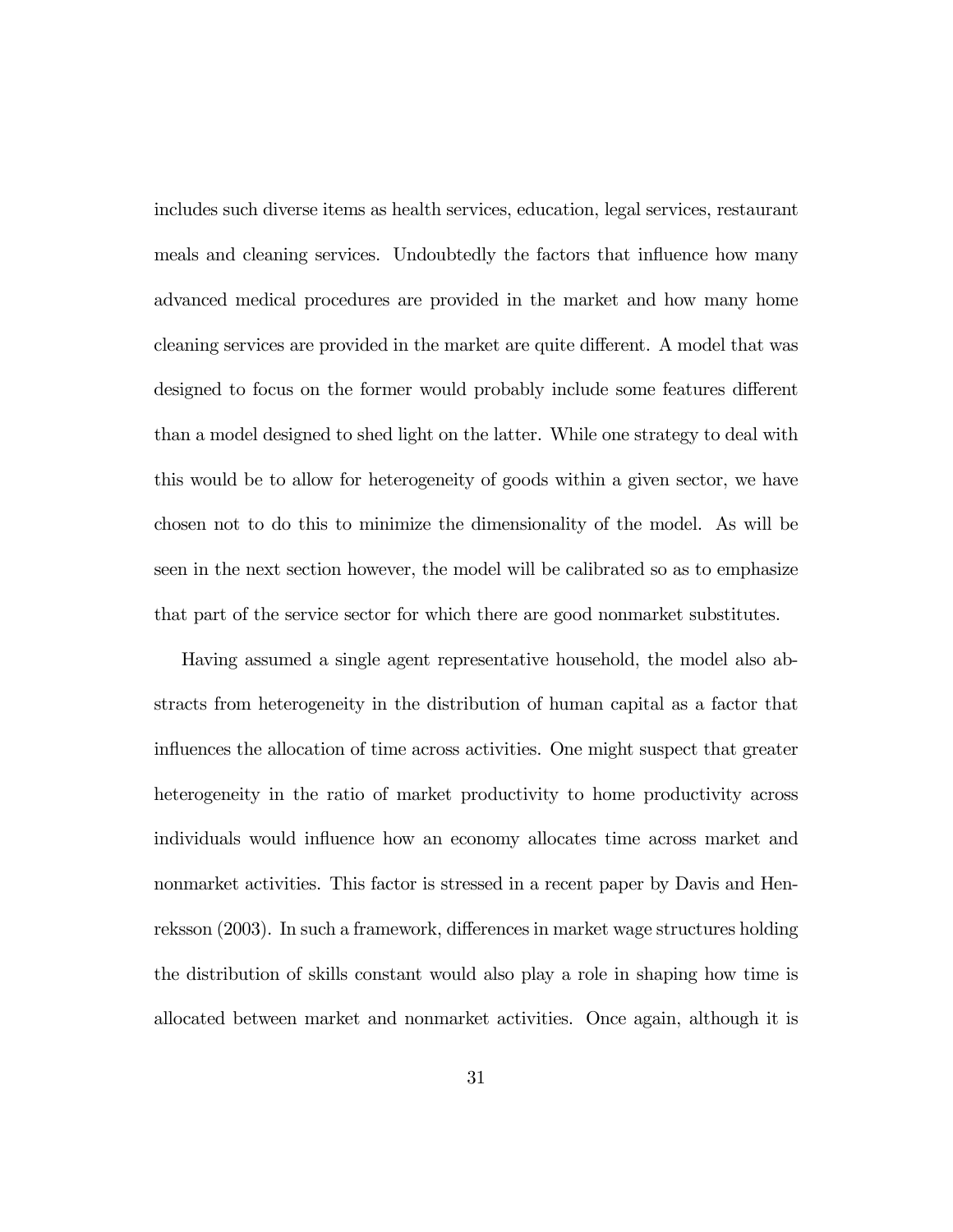possible that these interactions are quantitatively significant, the view here is that the simpler model remains a useful starting point.

An additional factor that the model abstracts from is trade, i.e., the model just described is for a closed economy. Over the last several decades there might have been some interaction between trade among countries and the process of structural transformation, as production of certain goods migrates to less-developed countries. These interactions are definitely of interest, but the underlying premise of the analysis carried out here is that trade per se is not the driving force behind the process of structural transformation, and that we can therefore learn something about the underlying forces that shape the structural transformation without allowing for trade. Again, while it is of interest to consider how factors that influence trade have influenced the observed pattern of structural transformation, a model without trade seems a useful starting point. To the extent that increased trade has allowed for increased specialization, the model can capture this as an effective increase in productivity.

There are of course a variety of factors that can influence measured labor productivity, including product and labor market regulation, tax policies which influence the incentive to invest in capital or adopt new technologies, and labor unions just to mention a few. Ultimately, it is important to understand which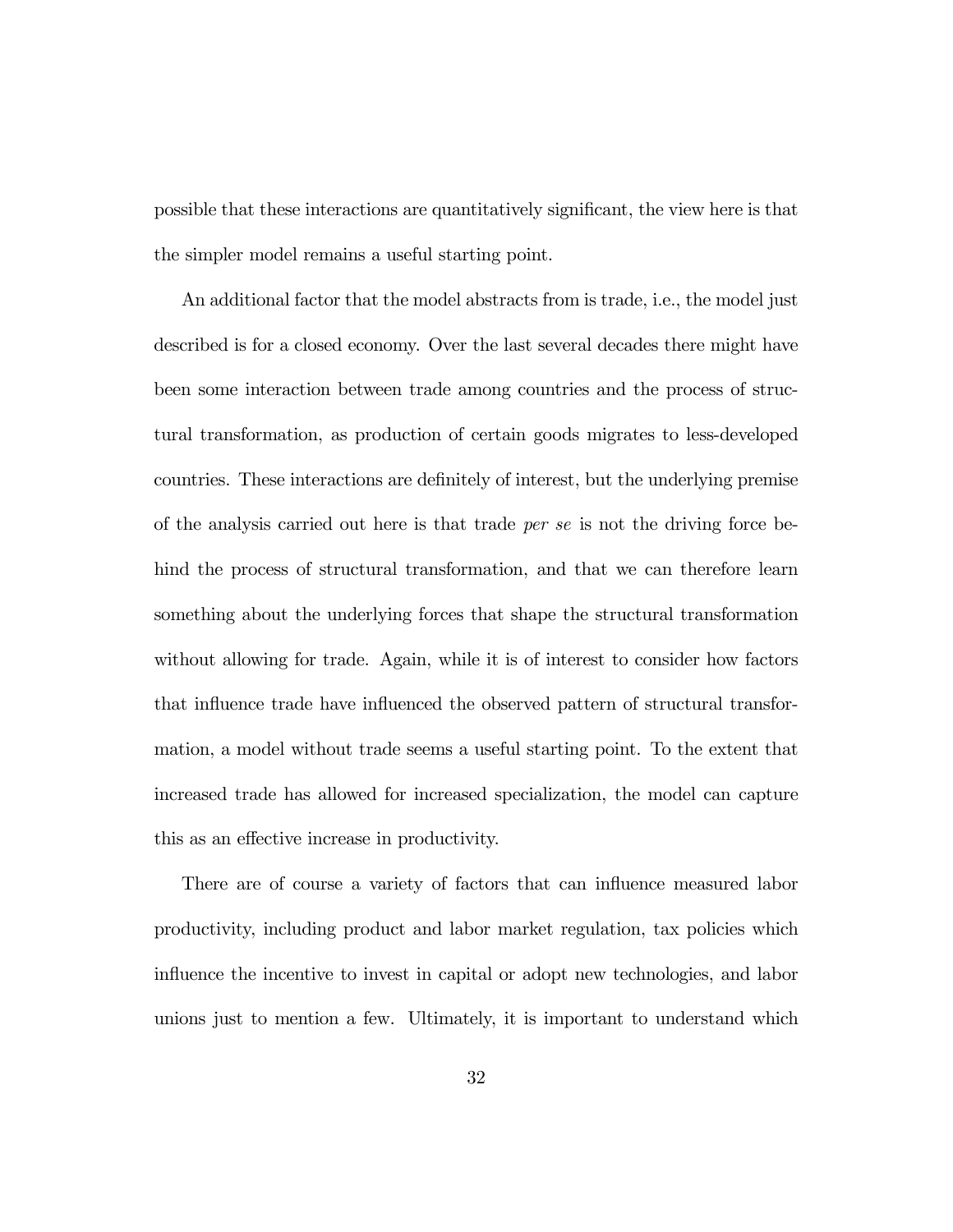particular factors are responsible for differences in average labor productivity. The model as currently set up is only intended to assess the consequences for time allocations of a given exogenous pattern of productivity differences.

## 5. Calibrating the Model

In this section the model is calibrated to match the evolution of labor input of the US economy between 1956 and 2000. As stated earlier, we will assume that preference parameters are unchanged over this period and hence that any changes in hours worked across sectors is due to changes in sectoral productivities and/or taxes.

#### 5.1. Labor Input Across Sectors

The data presented earlier in the paper considered differences in employment rates across sectors. From the perspective of the model the key data is labor input across sectors. If hours per worker were the same across sectors, time and countries, then differences in employment rates would capture differences in labor inputs. Unfortunately, this is not the case. The data indicate substantial differences across sectors and countries, and moreover, that these differences are not constant over time. As noted earlier, the Groninger Growth and Development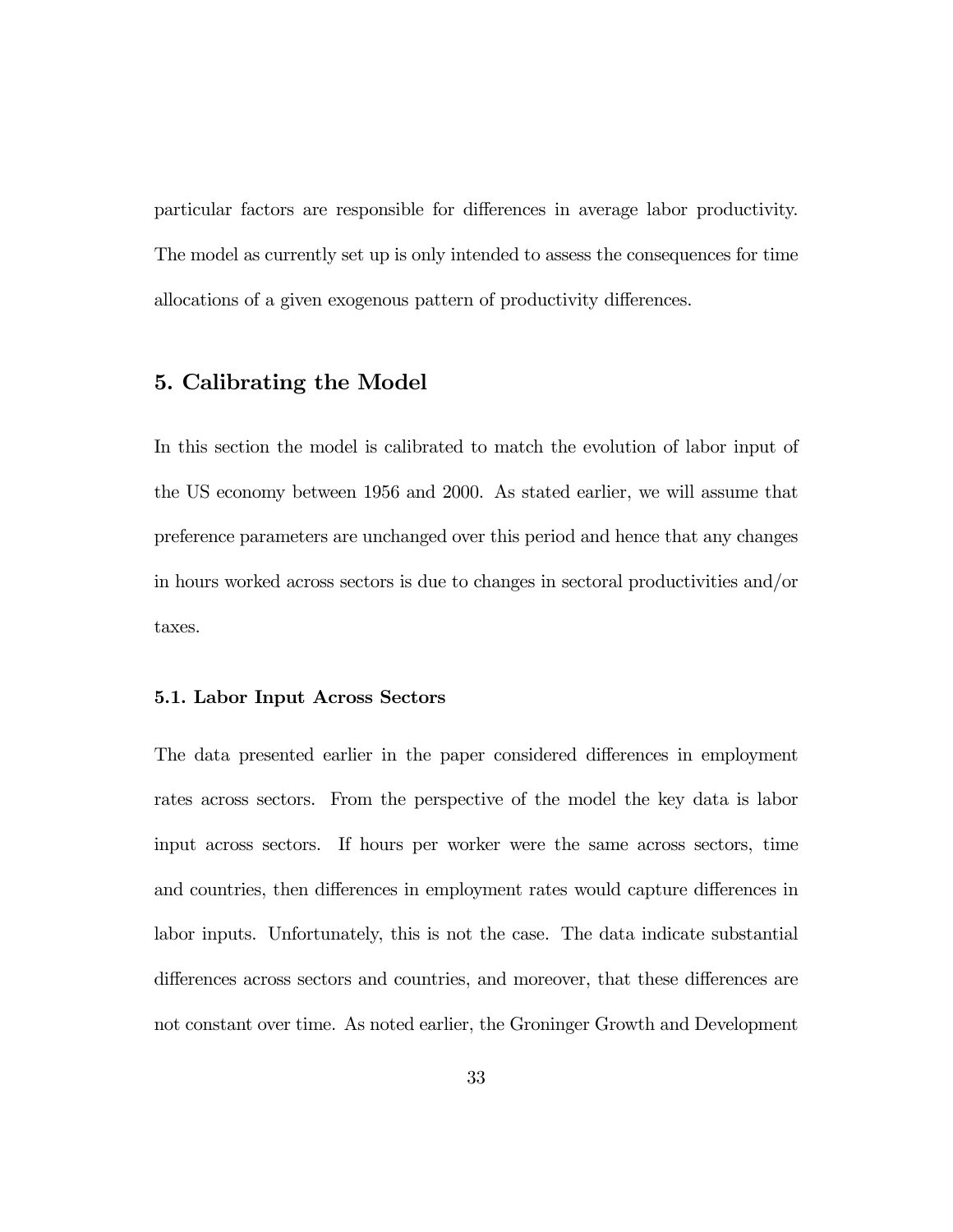Center provides data on annual hours worked per worker in employment over the period 1956-2000 for all of the countries in our study. It also includes average hours worked per person in employment by sector for France, Germany and the US for selected years between 1950 and 1997.<sup>8</sup> These data are used to produce series for hours of labor input per person aged 15-64 across sectors. The details are described in the Appendix.

In the model time endowment is normalized to one. To map actual hours into fractions of time endowment devoted to work I follow the standard practice of assuming that total time devoted to market work in the US in 1956 is equal to 1/3. The following Table provides the labor input across market sectors for both Europe and the US in 1956 and 2000 that will be used in the analysis.

#### Table

Sectoral Labor Inputs Relative to Time Endowments

| US.                                            |  |  | Europe |                                             |  |  |  |
|------------------------------------------------|--|--|--------|---------------------------------------------|--|--|--|
|                                                |  |  |        | $h_A$ $h_I$ $h_S$ Agg $h_A$ $h_I$ $h_S$ Agg |  |  |  |
| 1956 .039 .117 .174 .330 .099 .135 .126 .360   |  |  |        |                                             |  |  |  |
| 2000 .0102 .095 .250 .355 .0105 .071 .151 .233 |  |  |        |                                             |  |  |  |

<sup>8</sup> In particular, these data come from the Groningen Growth and Development Center 10- Sector Database, November 2003, http://www.ggdc.net.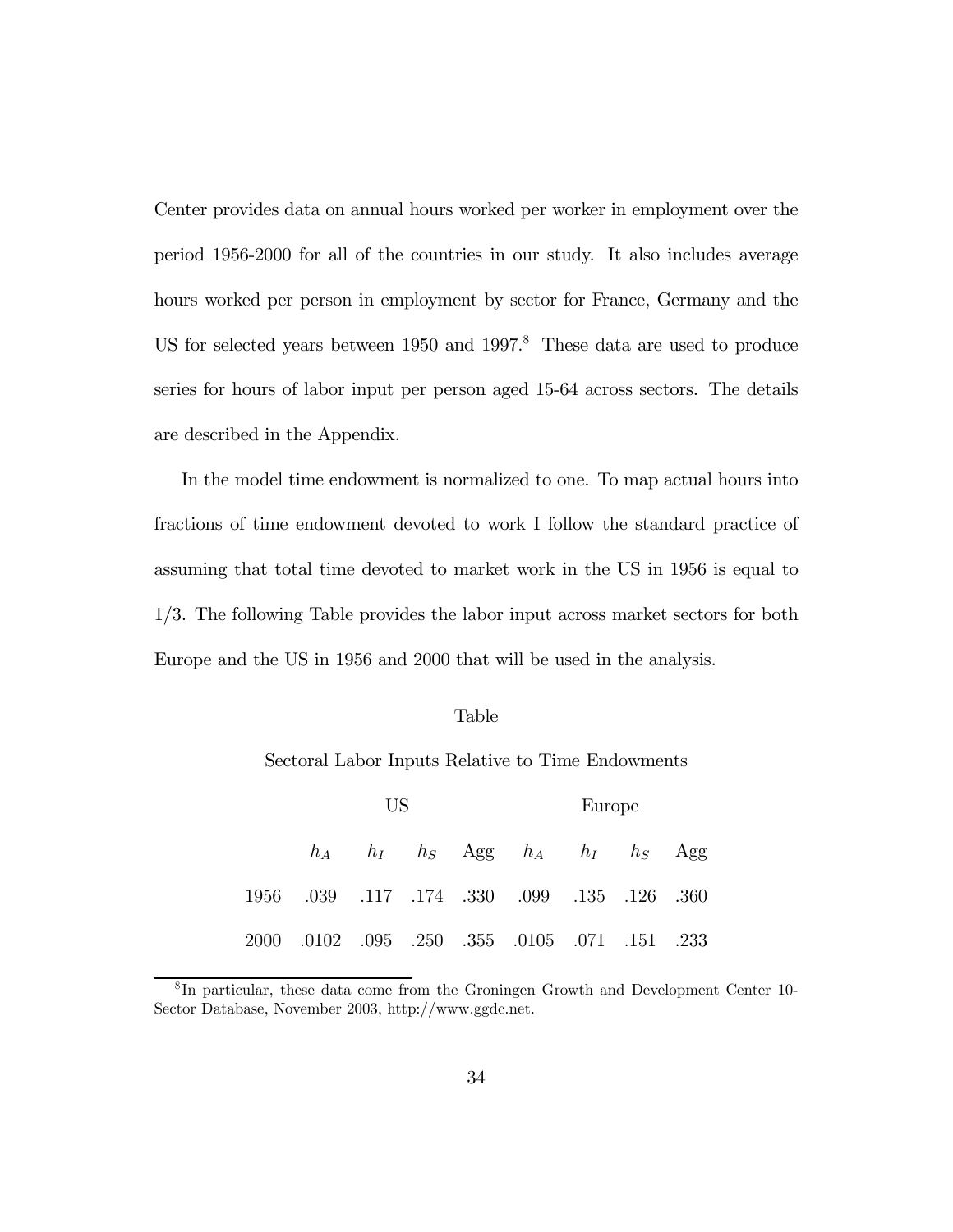As described below, the calibration procedure will also require information on time allocated to the home sector in the US in 1956. The other values will simply be implied by the calibration of the model's parameters. Long time series on time devoted to homework are not available. In the business cycle literature on home production models, standard point estimates used are that .33 of the time endowment is allocated to market work and .25 is allocated to home work. Hence, we target a level of home work in 1956 equal to .25 for the US.

#### 5.2. Tax Rate Differences

Computing effective marginal tax rates on labor and how they have changed over time for a representative worker is a difficult task. We do not attempt to contribute to the literature on how best to measure these taxes but instead rely on the estimates that have been provided by others. Mendoza et al (1994) develop a methodology for determining average tax rates on labor, capital and consumption across countries. Data limitations preclude one from carrying out this procedure for years prior to 1965. In a recent paper, Prescott (2004) modifies the method of Mendoza et al and incorporates progressivity in marginal income tax rates into the analysis. He concludes that effective marginal tax rates on labor in the US have been relatively constant over the last 35 years, at the rate of .40. Evidence on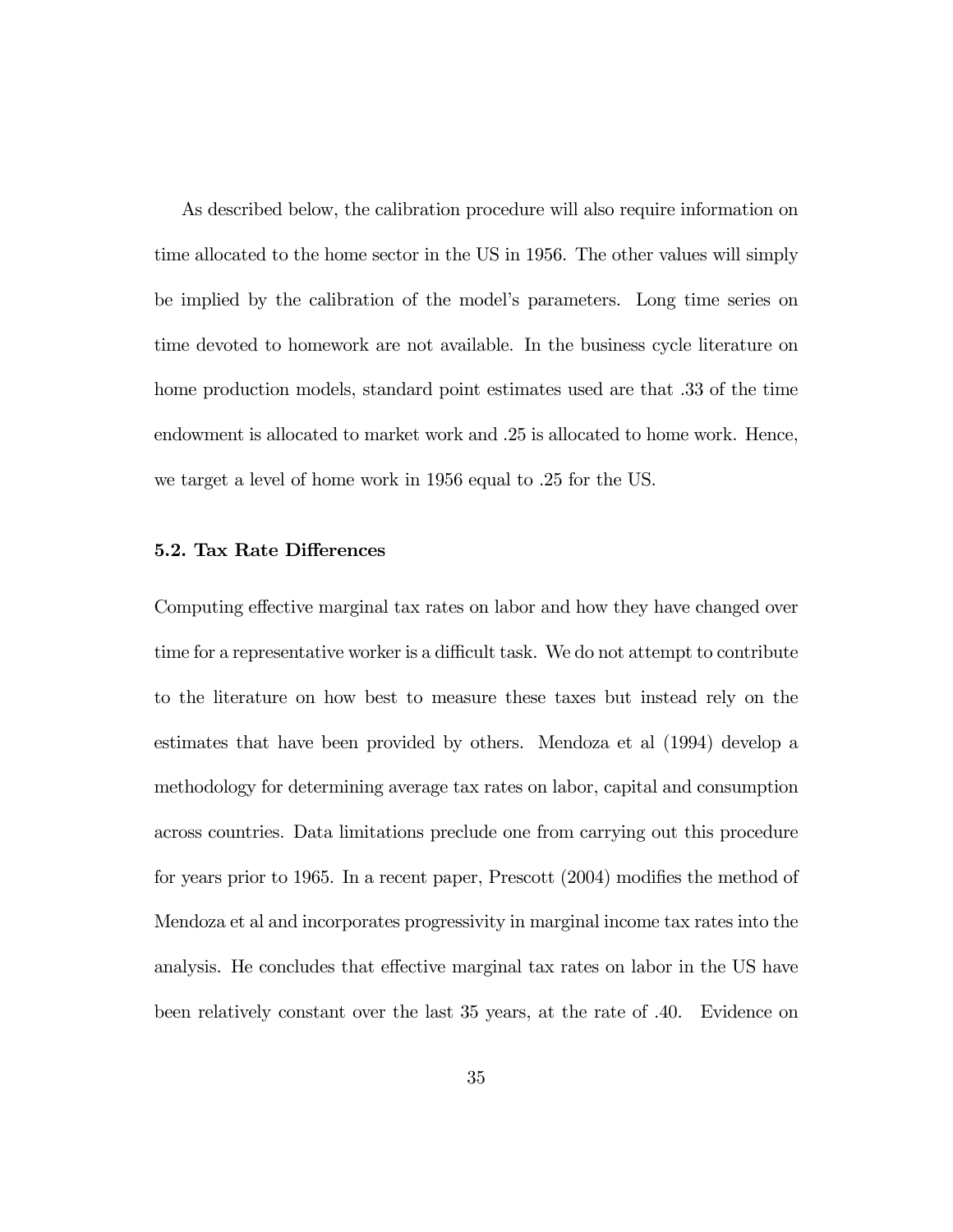average tax rates suggests that tax rates probably increased modestly in the US during the period 1956-1970. However, for the analysis that follows, what is most important is the extent to which European tax rates have increased relative to US tax rates over the period 1956-2000. Hence, in calibrating the model I simply assume a constant tax rate on labor income of .4 for the US, while in Europe I assume a tax rate of .45 in 1956 and .60 in 2000.

#### 5.3. Preference and Technology Parameters

All productivities are normalized to one for the US in the initial period, i.e., in 1956 we assume  $A_I = A_S = A_N = A_A = 1$ . This corresponds to a choice of units.

There are two key elasticity parameters:  $\eta$  and  $\varepsilon$ . The parameter  $\eta$  determines the elasticity of substitution between home and market produced services, and will be important in determining how time is reallocated between the home and the market in response to tax changes and changes in relative productivities. The calibration sets  $\eta = .5$ , implying a reasonably high elasticity of substitution between the two types of goods. There is relatively little empirical work that estimates this elasticity. The estimates that are available (see McGrattan et al (1997) and Rupert et al (1996) suggest values in the range of  $.4 - .45$ , but these applied to the elasticity of substitution between all market and nonmarket con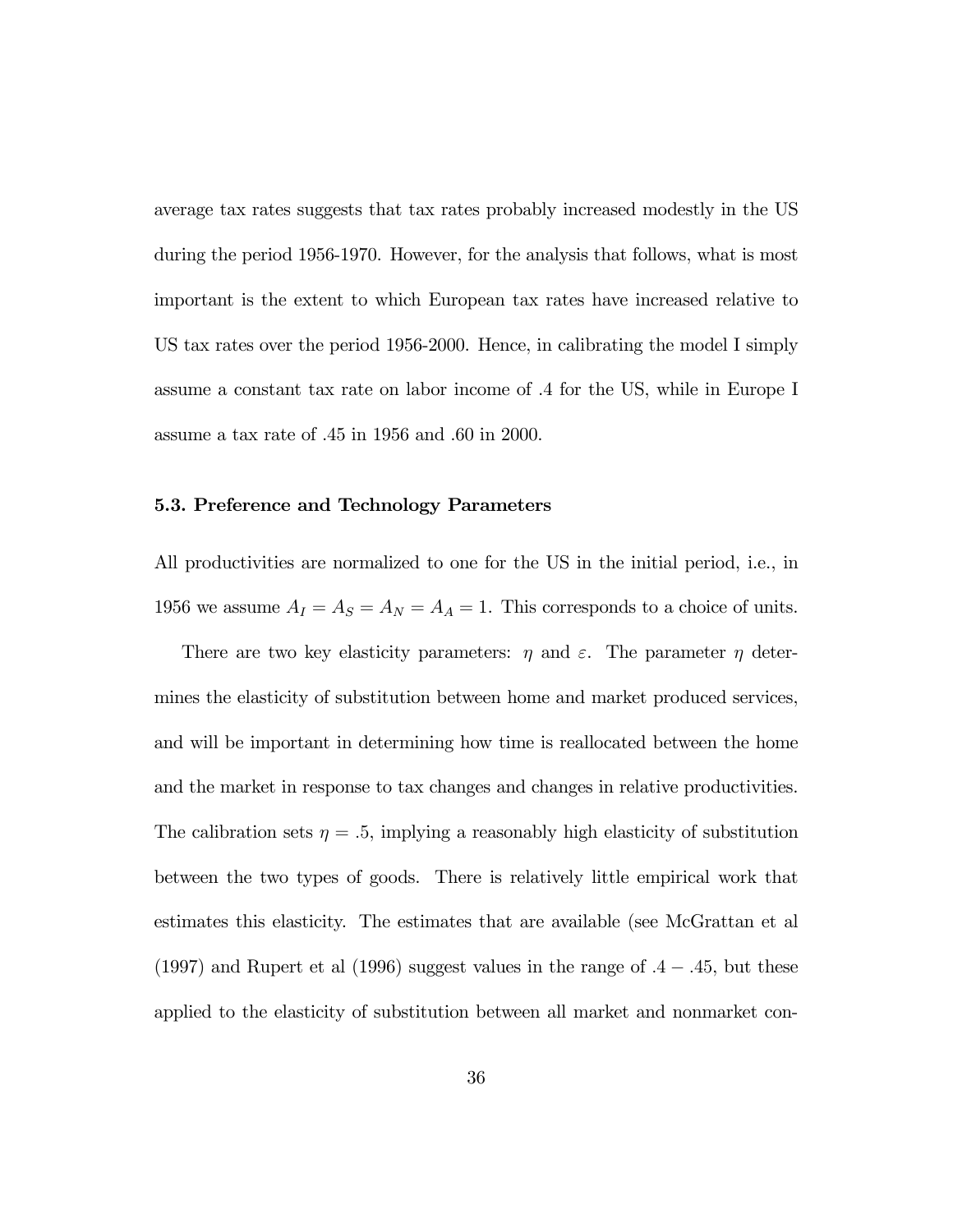sumption, while in the model studied here it only refers to the substitutability between the market and home service component. To the extent that many of the most easily substitutable components of consumption are services, it seems desirable to choose a slightly higher value of the elasticity, thus motivating the choice of  $\eta = .5.^9$ 

The parameter  $\varepsilon$  determines the amount of substitution between manufactured goods and services. This parameter determines how much labor will be reallocated between the industry and service sector in response to uneven changes in productivity growth. If  $\varepsilon$  approaches zero, preferences over I and  $F(S, N)$  approach a Cobb-Douglas, and in this case there is no reallocation of labor in response to relative productivity changes. To get reallocation from a sector with higher productivity growth to one with lower productivity growth it is necessary for  $\varepsilon$  to be negative. As we describe in more detail below, we choose  $\varepsilon$  to be consistent with the amount of observed reallocation of labor given observed productivity changes.

Specifically, given values of  $\eta$  and  $\varepsilon$  we choose the remaining parameters as follows. The four preference parameters  $\overline{A}$ ,  $a_C$ ,  $a_I$  and  $a_S$  are chosen so that the model reproduces the 1956 time allocation for the US displayed previously,

<sup>&</sup>lt;sup>9</sup>There are many market services that do not have good nonmarket produced substitutes (e.g., advanced medical procedures). As noted earlier, a richer model would incorporate heterogeneity within services to reflect this fact, but the above value is chosen to reflect that at the margin there is substantial opportunity for substitution between home and market produced services.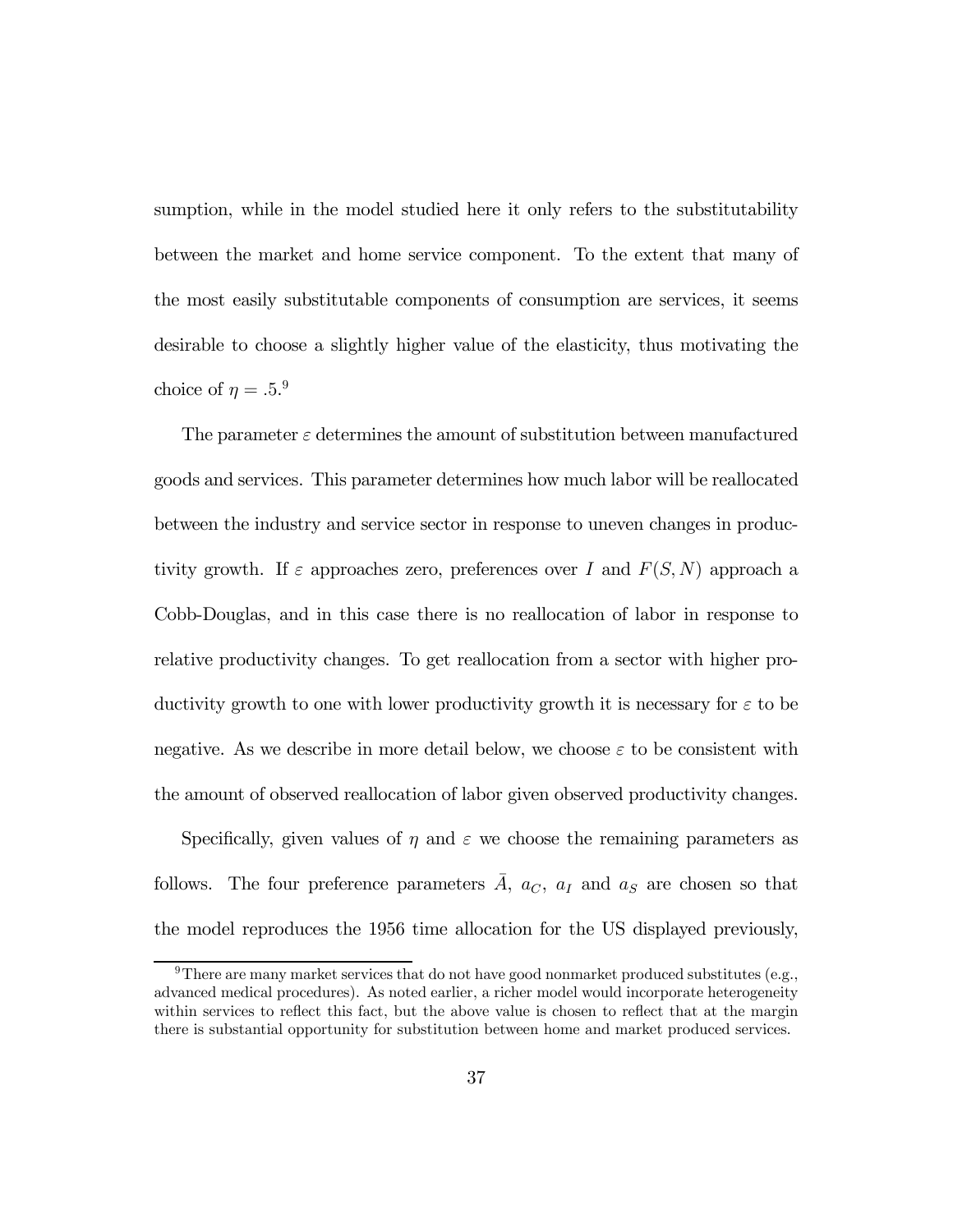including the target of  $h_N = .25$ . We then choose the four productivity values for the US in 2000 to match the observed time allocations for the US in the three market activities. As noted earlier, this will uniquely determine the value of  $A_A$ in 2000 and will only determine the profile  $(A_I, A_S, A_N)$  up to a scale factor. We choose this scale factor so that aggregate growth in output per hour measured in base period prices is 2% per year.

This procedure implies values for sector specific growth rates in labor productivity. Different choices of  $\varepsilon$  will induce different patterns of relative productivity growth across industry and market services, given that we are choosing productivities to be consistent with the observed amount of labor reallocation. We choose the value of  $\varepsilon$  so that labor productivity growth in industry is 2.5% per year. This implies a value of  $\varepsilon = -1.5$ . This value is intermediate to the values considered by Ngai and Pissarides (2004) in their analysis of structural change. The chosen ratio of labor productivity growth in industry relative to the aggregate economy was chosen to be consistent with the implied ratios in the Groninger Growth and Development Center 10-Sector Database, and in the OECD Historical Statistics for the period 1960-1997.

With this procedure the time devoted to nonmarket work in 2000 is viewed as a free parameter. The implied value for time spent in nonmarket services is .2012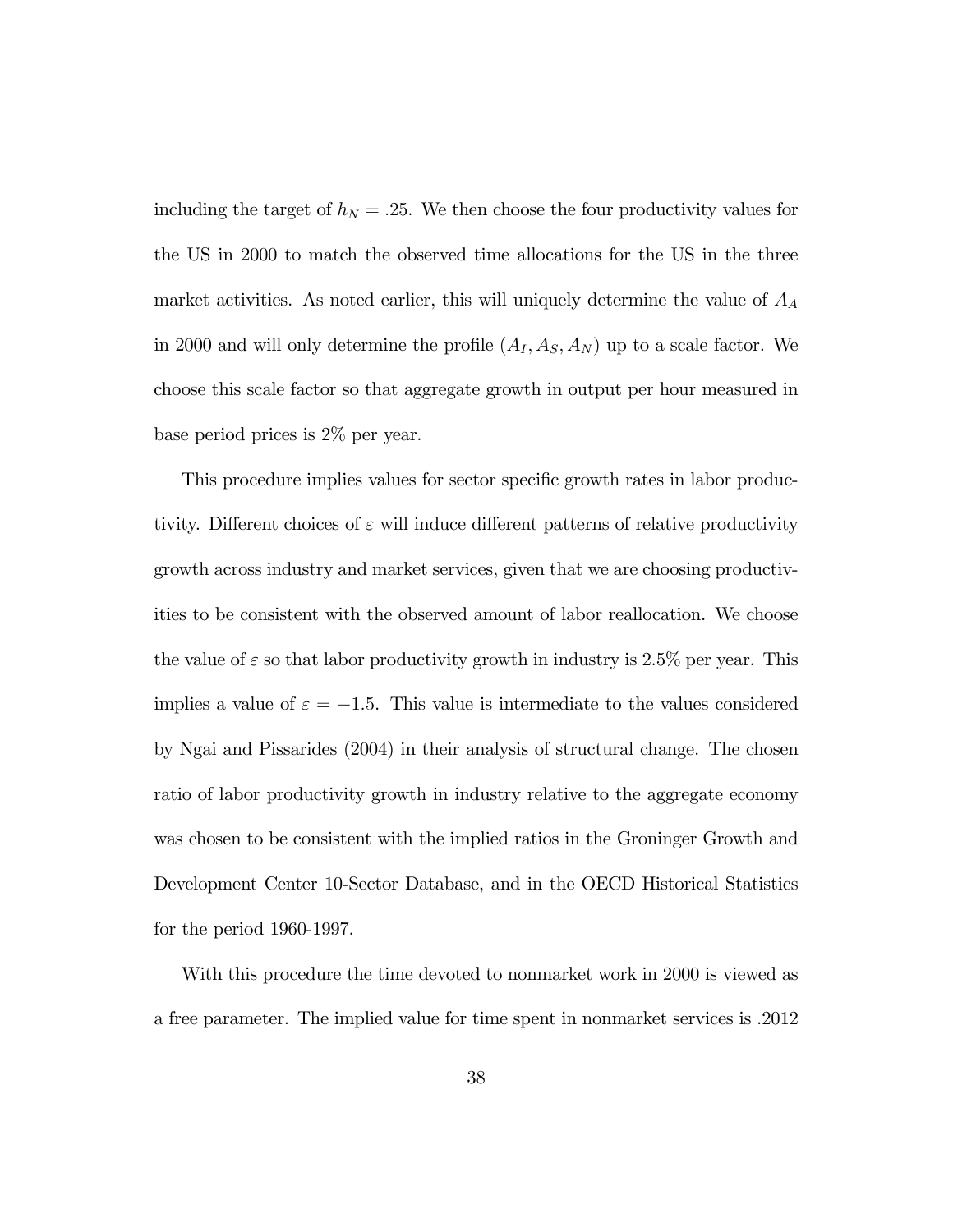Table xx shows the parameter values implied by the above procedure. Rather than report the levels of the technology parameters in 2000 I have reported the implied annual growth rates (in percent), denoted by  $\gamma_i$  for sector  $i.$ 

#### Table

Calibrated Values for the US Economy

|  | $\varepsilon \qquad \eta \qquad \gamma_A \qquad \gamma_I \qquad \gamma_S \qquad \gamma_N \qquad a_C \qquad a_I \qquad a_S \qquad \bar{A}$ |  |  |  |
|--|-------------------------------------------------------------------------------------------------------------------------------------------|--|--|--|
|  | $-1.5$ .5 3.1 2.5 1.7 0.4 .64 .14 .58 .039                                                                                                |  |  |  |

## 6. Application to Europe

Given the model calibrated to match the US experience we now use the model to interpret the European experience. We assume that preference parameters in Europe are the same as in the US, but that tax rates and productivities may differ. The objective of the exercise is three fold. First, given observed changes in taxes over time, we compute what productivity movements must have been in the context of our model to produce the observed changes in market hours in Europe. Second, having done this we can ask how important tax effects versus productivity effects are in accounting for the differences between Europe and the US. Lastly, we can carry out a welfare analysis of the relative importance of tax and productivity factors.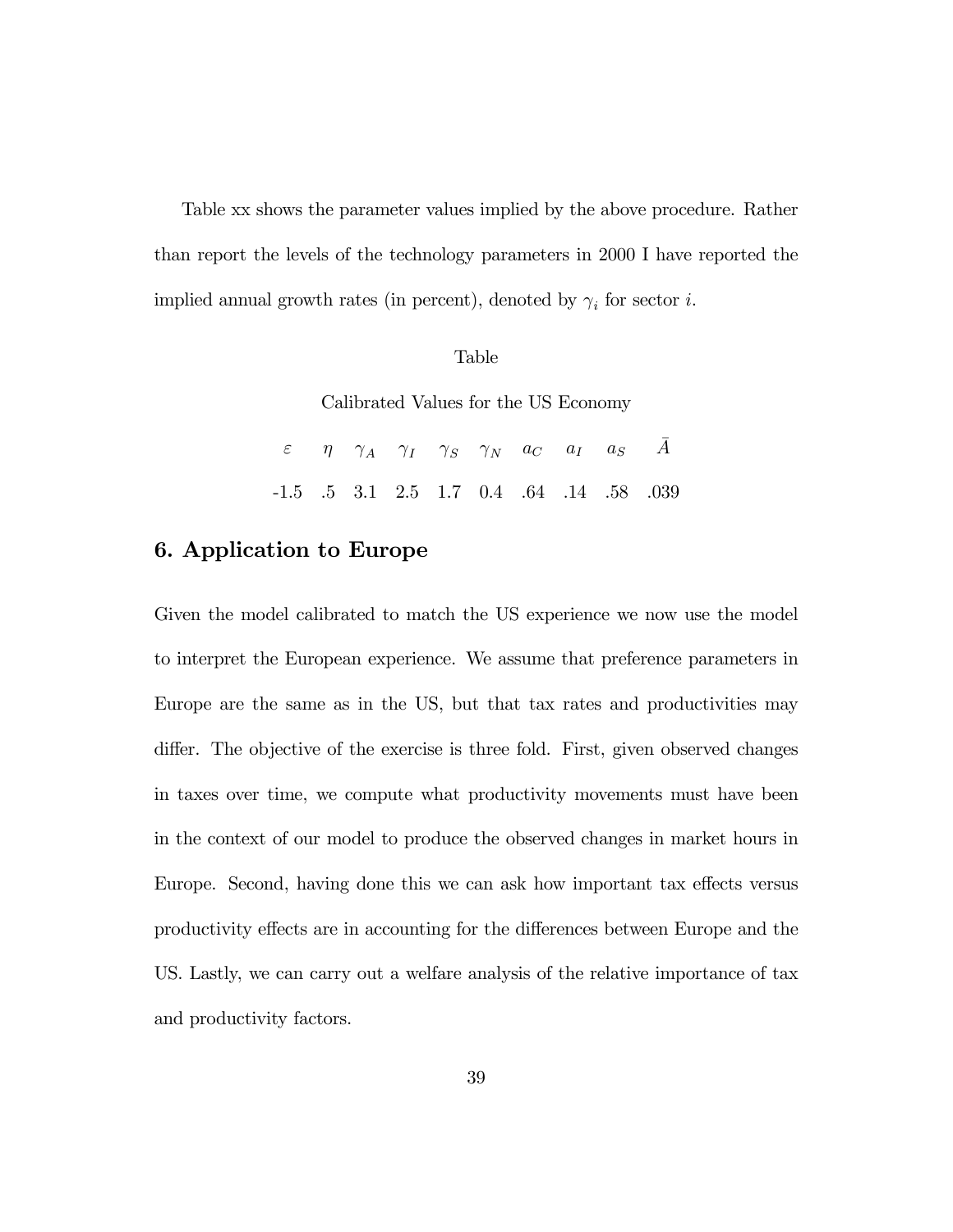As noted earlier, we assume a tax rate of .45 in Europe in 1956 and .60 in 2000.The remainder of the exercise consists of picking values for the eight productivity parameters (four at each of the two dates) so as to match the (market) sectoral time allocations for Europe in 1956 and 2000. The productivity of agriculture in Europe at both dates is easily determined given the observations in Table xx, leaving six productivity parameters to be determined. However, as noted earlier, since the remaining hours are homogeneous of degree one in the (nonagricultural) productivity parameters, there are really only four free parameters plus two scale factors. The hours data can be used to determine the productivities up to scale factors, but then we need to use some additional information to determine the scale factors. We determine the scale factors by requiring that Europe has average labor productivity equal to .45 of the US in 1956 and equal to .95 of the US in 2000. We chose these values based on the data in the Penn World Tables regarding output per worker and adjusting for hours per worker using the data used earlier.

The results of this exercise are shown in the next Table..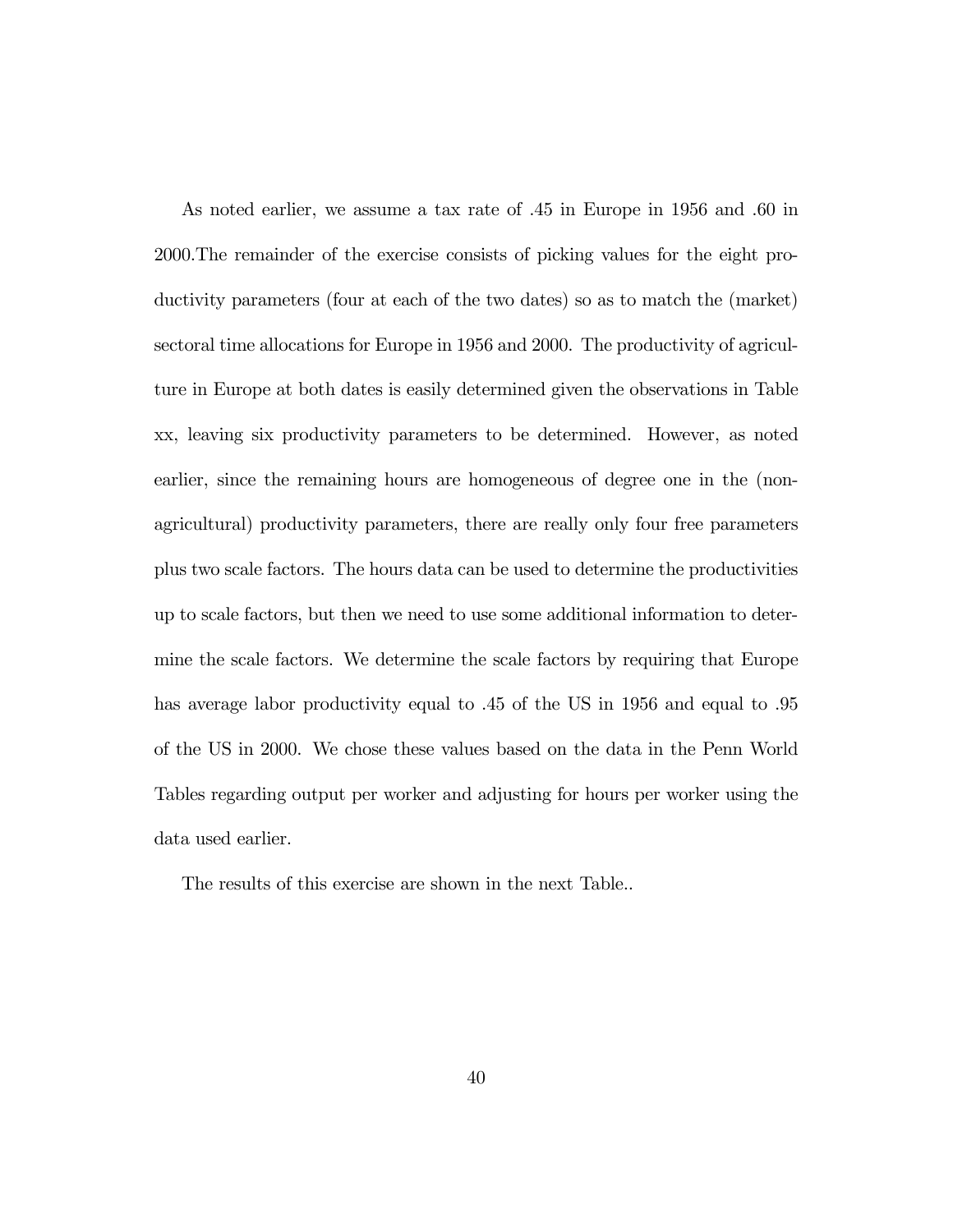#### Table

#### Relative Productivities in Europe

|             | 1956 | 2000 |
|-------------|------|------|
| Agriculture | .39  | .97  |
| Industry    | .35  | .98  |
| Services    | .61  | .89  |
| Home        |      | .93  |

As the table indicates, the exercise produces very large productivity differences in 1956 in all sectors, but particularly large in agriculture and industry. While these differences might seem large, we note that the figures reported in Cobet and Wilson (2002) imply that relative labor productivity in manufacturing was about .4 in Europe compared to the US in 1950. The above table also shows that there is substantial narrowing of productivity differences over this period. The relative productivities of market services and the home sector have remained roughly constant over time, but the single largest productivity difference in 2000 is in the service sector.

We now ask two counterfactuals about the European experience. First, if tax rates had remained unchanged at .45 over this period, what would the time allocation have been in 2000? The answer is shown in the next Table.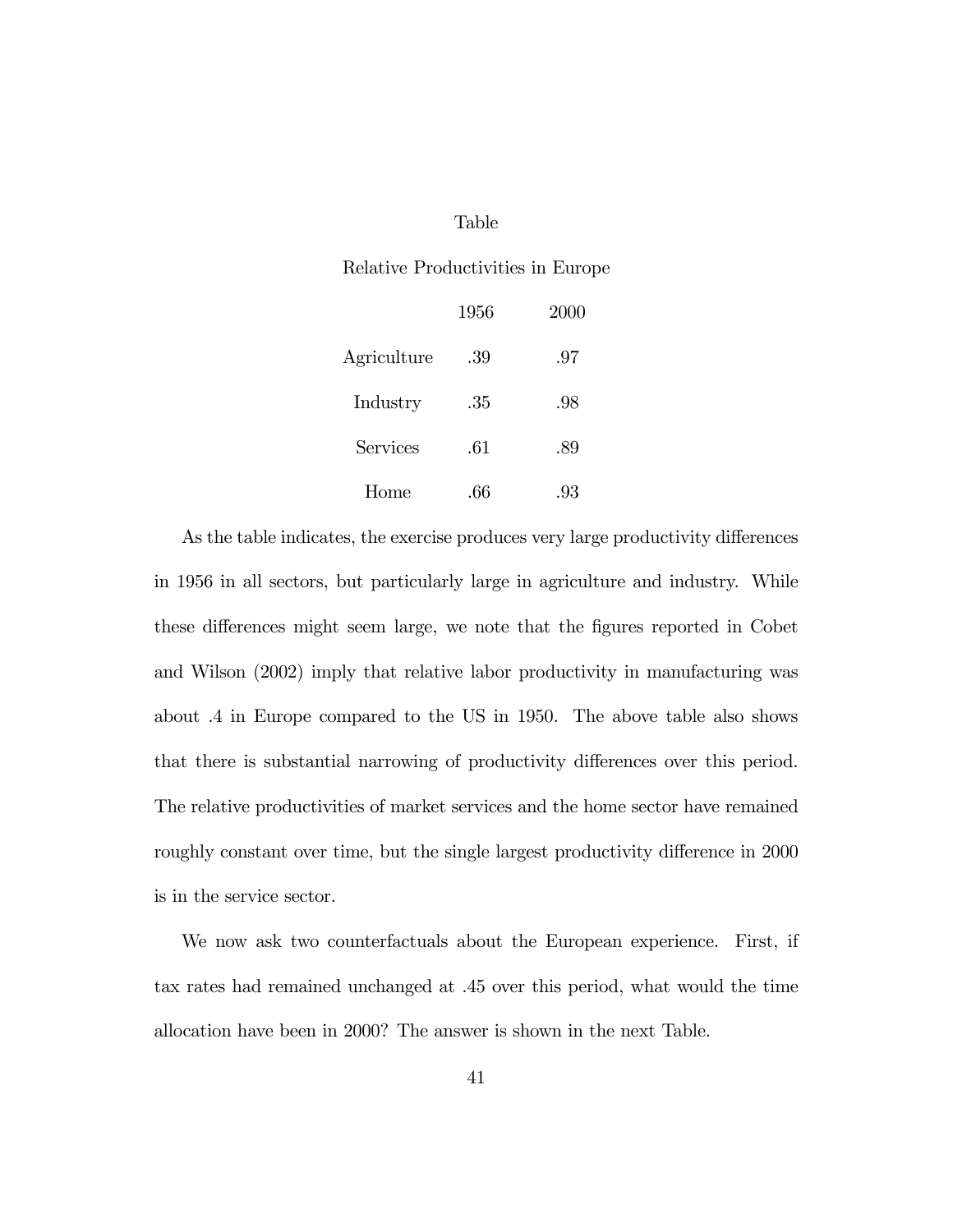#### Table

Taxes and 2000 European Time Allocation

|                 |       | $\tau = .60 \quad \tau = .45 \quad \tau = .40$ |       |
|-----------------|-------|------------------------------------------------|-------|
| $h_A$           | .105  | .105                                           | .105  |
| $h_I$           | .0714 | .0872                                          | .0912 |
| $h_S$           | .1509 | .2251                                          | .2471 |
| $h_N$           | .2864 | .2257                                          | .2082 |
| $h_M$ rel to US | .66   | .91                                            | .98   |

We find that Europe would have devoted more time to both the industry and market service sector and less time to the home sector. Instead of having market hours equal to .66 of the US value, Europe would have had market hours equal to .91 of the US value. We can also ask what the labor allocation would be in Europe if they were to adopt the US tax rate of .40. This is shown in the final column of the above table. As can be seen, in this scenario aggregate market labor would be equal to .98 of the US value. This 2% differential can be interpreted as the difference that is due solely to the non-tax factors in the model. While this differential represents a small piece of the overall difference between Europe and the US, we note that this estimate is of the same order of magnitude that some other studies have found for the effects of specific non-tax factors, such as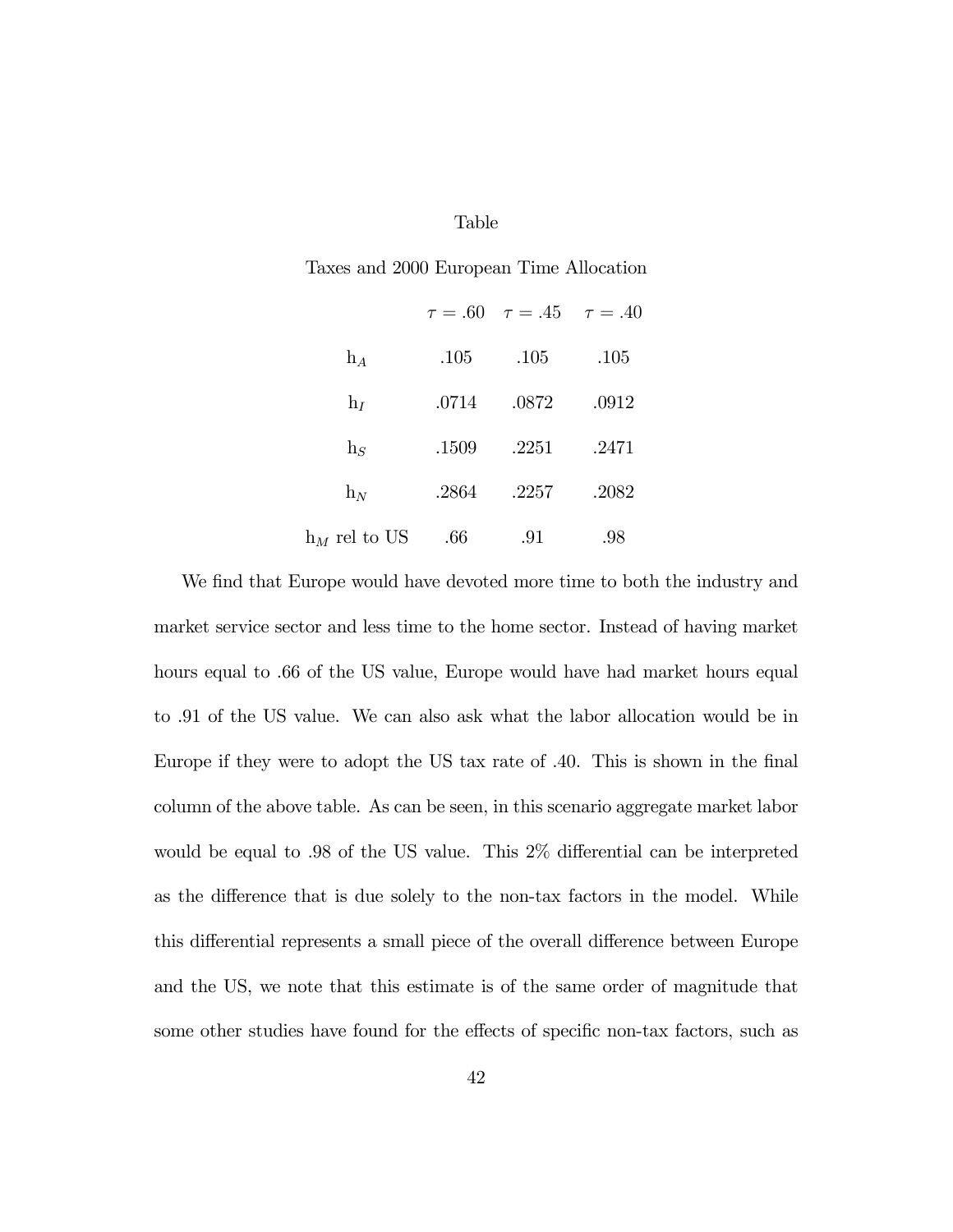employment protection. (See e.g., Hopenhayn and Rogerson (1993) and Veracierto (2003).)

The previous calculation indicates that non-tax factors play a very small role in accounting for the differences in time allocations in 2000. Next we ask the same question about the 1956 time allocations. Specifically, we compute what the US time allocation would have been in 1956 if they had the same tax as Europe, i.e., a tax rate of .45 instead of a tax rate of .40. The answer is that this would have reduced market hours in the US by 7\%, meaning that the ratio of Europe to the US would have been 1.18. It follows that the effect of non-tax factors in accounting for the 1956 differences are very substantial. In interpreting this statement one should keep in mind that productivity differences are much greater in 1956 than in 2000. However, it is also of interest to note that in 1956 the productivity differences lead to greater market work in Europe whereas in 2000 they lead to less market work. A key component of this difference is the relative disparity in agricultural productivity.

We can also use our model to compute welfare effects associated with tax and productivity differences. Specifically, we compute the compensating variation in terms of the consumption bundle  $(I, S, N)$  that is required to make Europeans equally well off as their American counterparts in 2000. We find that Europeans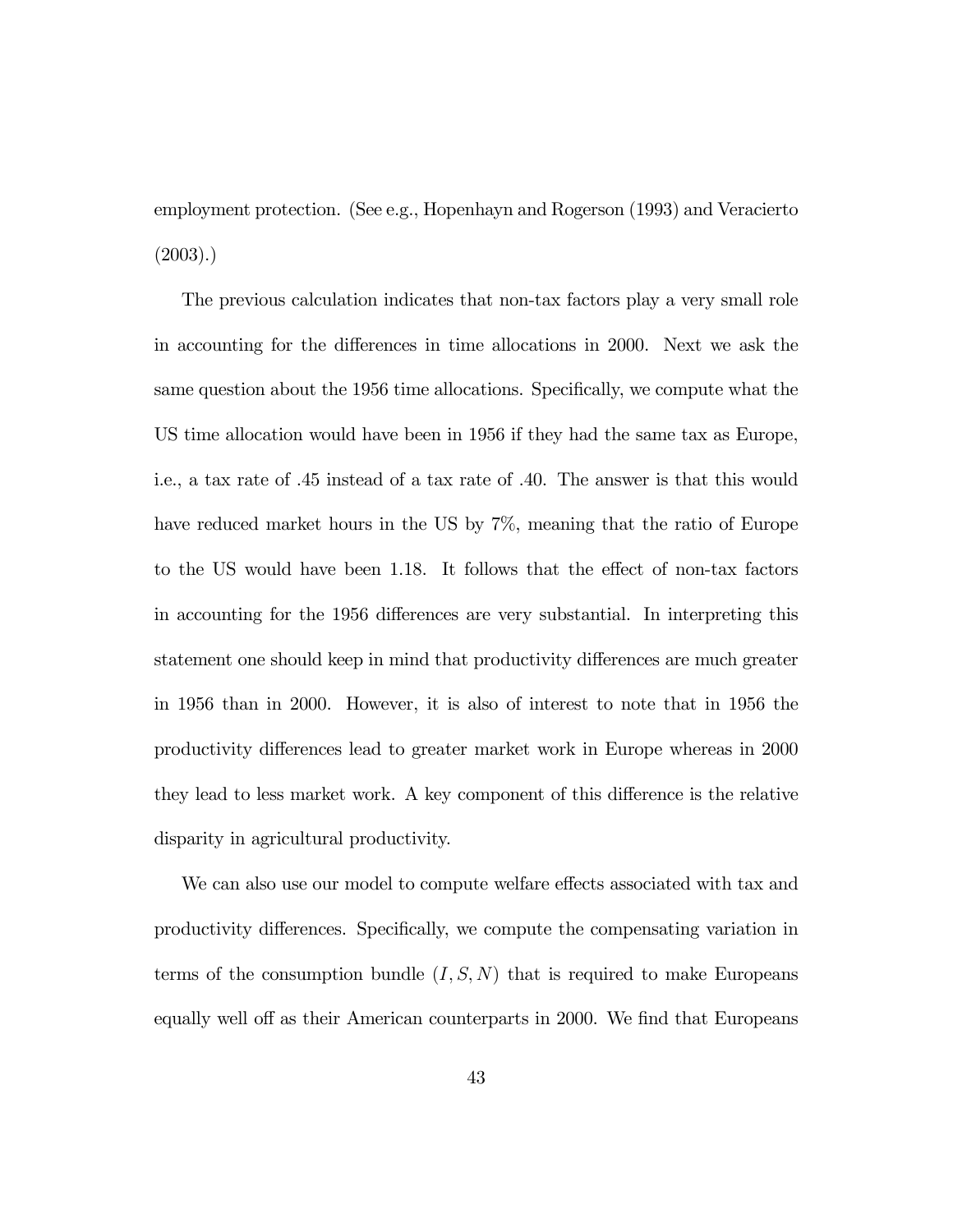would need an additional 26.9% of consumption in order to be as well off as Americans. We also decompose this between a productivity effect and a tax effect. If Europeans were to adopt the American tax rate of .40 but keep their 2000 productivity profile, they would still be worse off than American's but the compensating variation would be reduced to 9.4%. It follows that roughly 1/3 of the welfare differences are due to productivity differences. Note the very different role of taxes and productivity effects in terms of accounting for hours differences versus accounting for welfare differences. In the context of differences in hours of market work, tax effects accounted for more than 90% of the differences, whereas in the case of welfare effects this is reduced to roughly 2/3.

## 7. Conclusion

This paper makes three key points. First, it argues that much of the literature on the European labor market problem has misdiagnosed the problem by focusing on relative unemployment rather than relative employment levels. Specifically, the European labor market problem seems to date back to the mid 1950's. Second, the key to the understanding the source of the European labor market problem is to understand why Europe has not developed a market service sector more similar to that of the US as it has closed the gap with the US in terms of output per hour.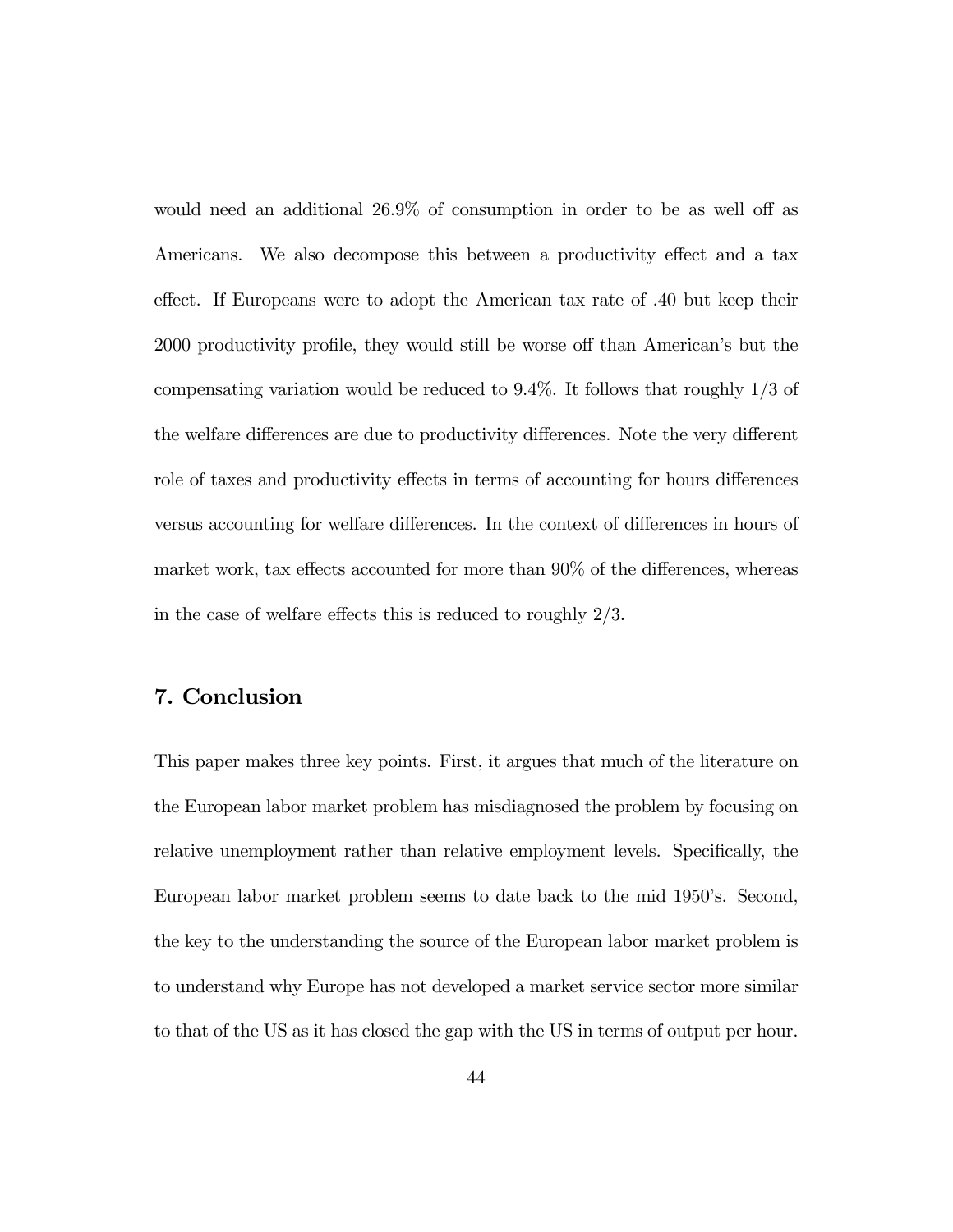Third, it shows that a story in which productivity differences and/or taxes are central can potentially go a long way to accounting for the relative deterioration of European labor market outcomes. To be sure, the model analyzed here is very simple and it will be important to see the extent to which the quantitative conclusions are affected by adding various features.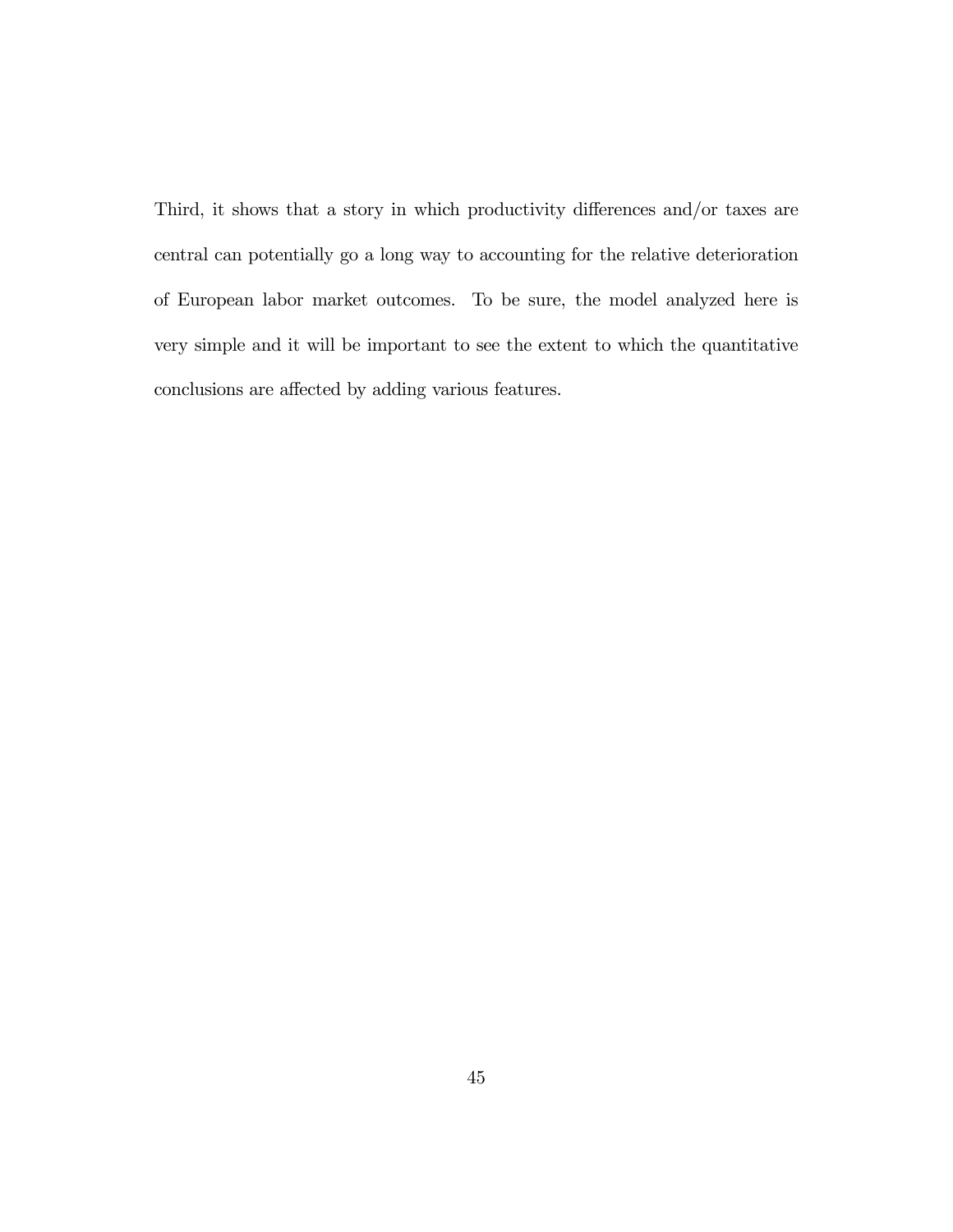## References

- [1] Baumol, W., "Macroeconomics of Unbalanced Growth: Anatomy of an Urban Crisis," American Economic Review 57: 415-426.
- [2] Bertola, G., and A. Ichino, "Wage Inequality and Unemployment: United States vs. Europe" NBER Macro Annual, 1995, 13-53.
- [3] Blanchard, O., and J. Wolfers, "The Role of Shocks and Institutions in the Rise of European Unemployment: The Aggregate Evidence", Economic Journal 110 (2000), 1-33.
- [4] Daveri, F., and G. Tabellini, "Unemployment, Growth and Taxation in Industrial Countries", Economic Policy 15 (2000), 47-104.
- [5] Davis, S., and M. Henrekson, "Taxes and Work Activity", mimeo, 2003.
- [6] Den Haan, W., "Temporary Shocks and Unavoidable Transitions to a High-Unemployment Regime", mimeo, 2003.
- [7] Den Haan, W., C. Haefke, and G. Ramey, "Shocks and Institutions in a Job-Matching Model", NBER Working Paper, 2002.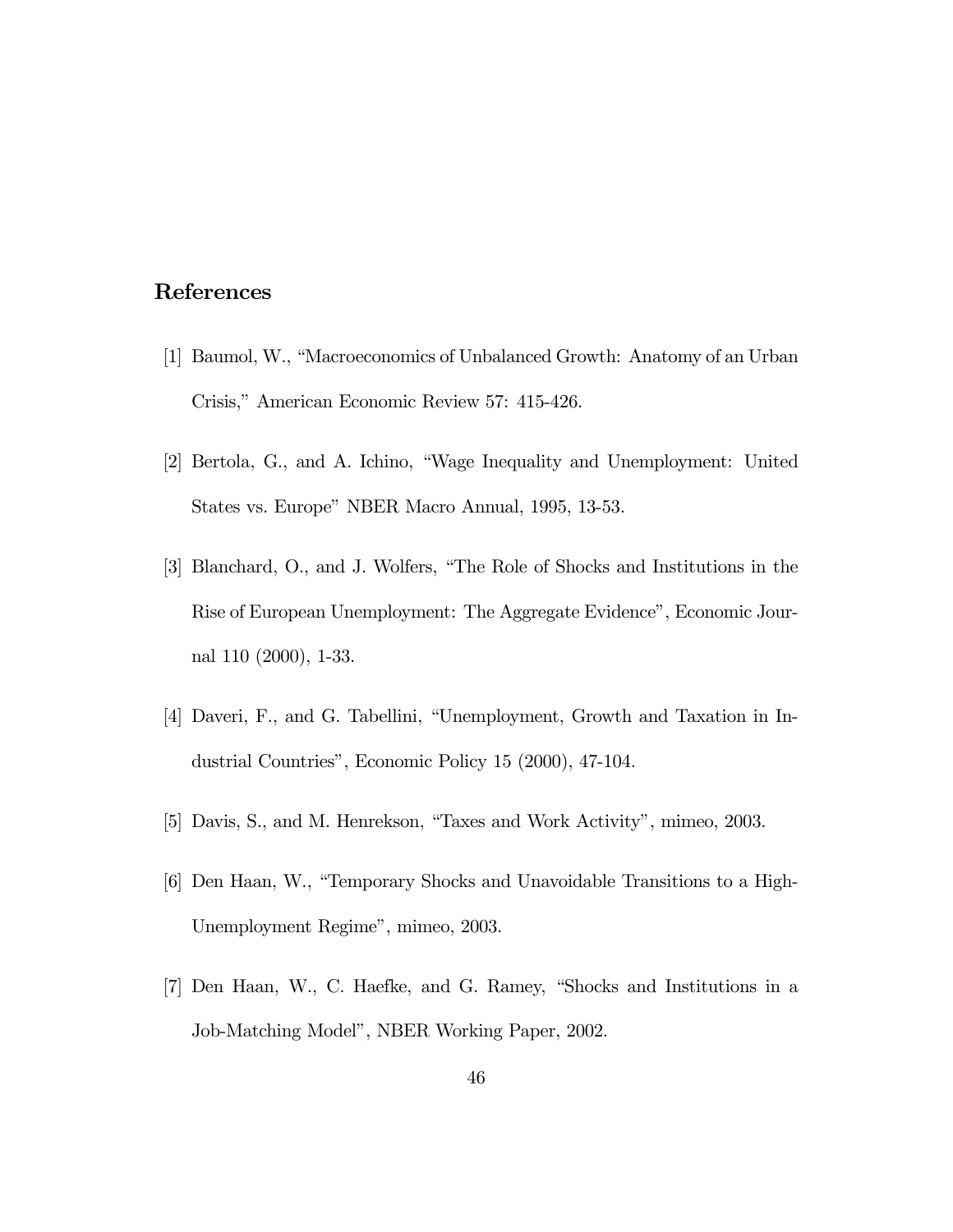- [8] Echevarria, M., "Changes in Sectoral Composition Associated With Growth", International Economic Review 38 (1997), 431-452.
- [9] Freeman, R., and R. Schettkat, "Marketization of Production and the US-Europe Employment Gap", NBER Working Paper, 2002.
- [10] Kongsamut, P., S. Rebelo, and D. Xie, "Beyond Balanced Growth", Review of Economic Studies 2001.
- [11] Ljungqvist L., and T. Sargent, "The European Unemployment Dilemma," Journal of Political Economy 106 (1998), 514-550.
- [12] Messina, J., "The Role of Product Market Regulations in the Process of Structural Change,", mimeo, European Central Bank, 2003.
- [13] Mortensen, D. and C. Pissarides, "Unemployment Responses to Skill-Biased Technology Shocks," Economic Journal 109 (1999a) 242-265.
- $[14]$  \_\_\_\_\_\_\_\_\_\_\_\_\_\_\_\_\_\_\_\_\_\_\_\_\_\_\_\_\_, "Job Reallocation and Employment Fluctuations," in eds., John Taylor and Michael Woodford, Handbook of Macroeconomics, Volume 1 pages 1171-1227, Amsterdam, Elsevier Press, 1999b